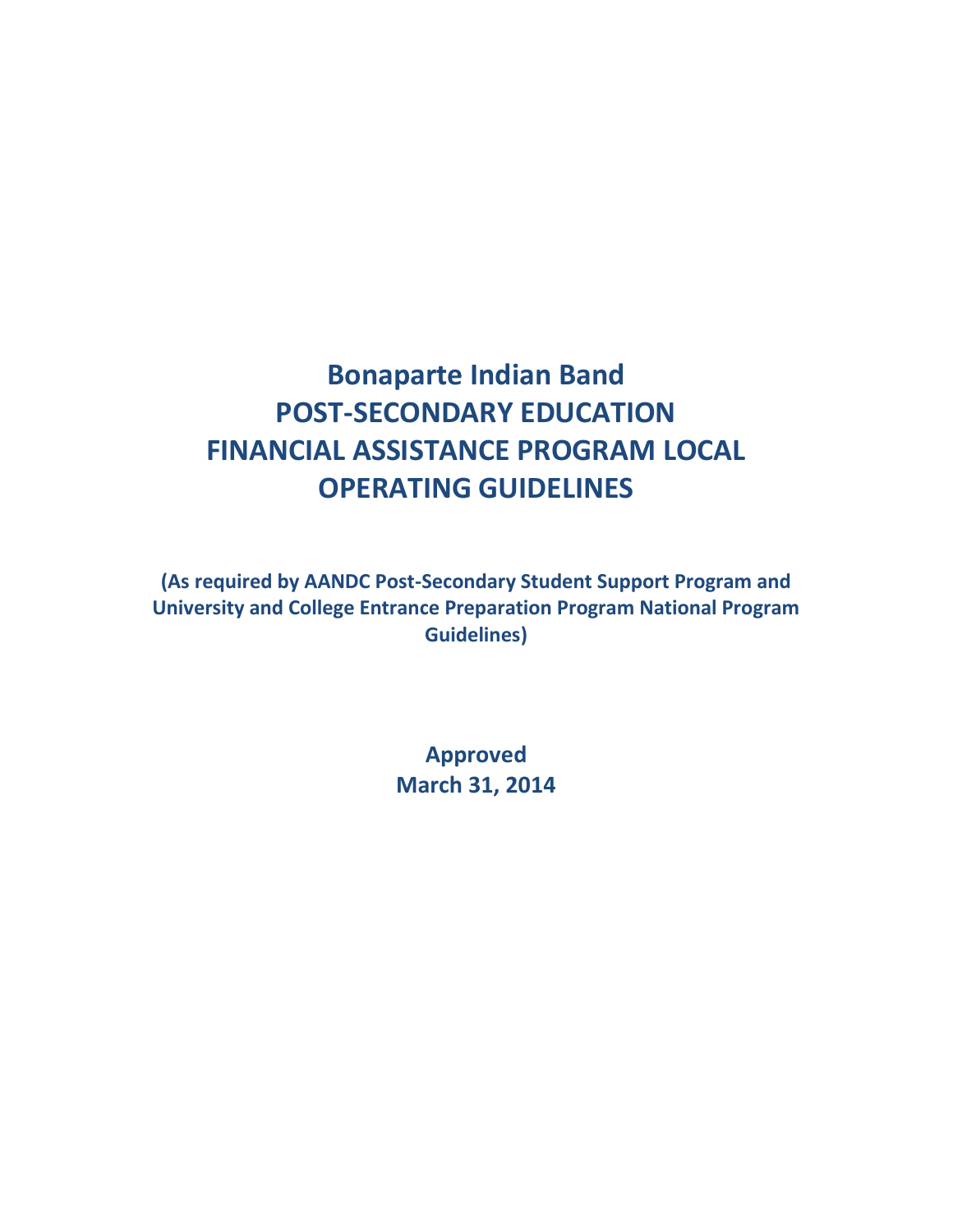# **TABLE OF CONTENTS**

| <b>PART I:</b> |                  |                                                                                      |  |
|----------------|------------------|--------------------------------------------------------------------------------------|--|
|                | <b>PART II:</b>  |                                                                                      |  |
|                |                  |                                                                                      |  |
|                |                  |                                                                                      |  |
|                |                  |                                                                                      |  |
|                | <b>PART III:</b> |                                                                                      |  |
|                |                  |                                                                                      |  |
|                |                  |                                                                                      |  |
|                |                  |                                                                                      |  |
|                |                  |                                                                                      |  |
|                |                  |                                                                                      |  |
|                |                  |                                                                                      |  |
|                | $\alpha$ .       |                                                                                      |  |
|                | b.               |                                                                                      |  |
|                |                  |                                                                                      |  |
|                |                  |                                                                                      |  |
| 7.             |                  |                                                                                      |  |
|                |                  |                                                                                      |  |
|                |                  |                                                                                      |  |
|                |                  |                                                                                      |  |
|                |                  | 11. APPENDIX C: SAMPLE CURRENT LIVING ALLOWANCE RATES  32                            |  |
|                |                  |                                                                                      |  |
|                |                  | 13. APPENDIX E: TRAVEL ASSISTANCE REQUEST FORM___________________________________ 34 |  |
|                |                  | 14. APPENDIX G: FINDING INFORMATION ON ELIGIBLE POST-SECONDARY INSTITUTES 35         |  |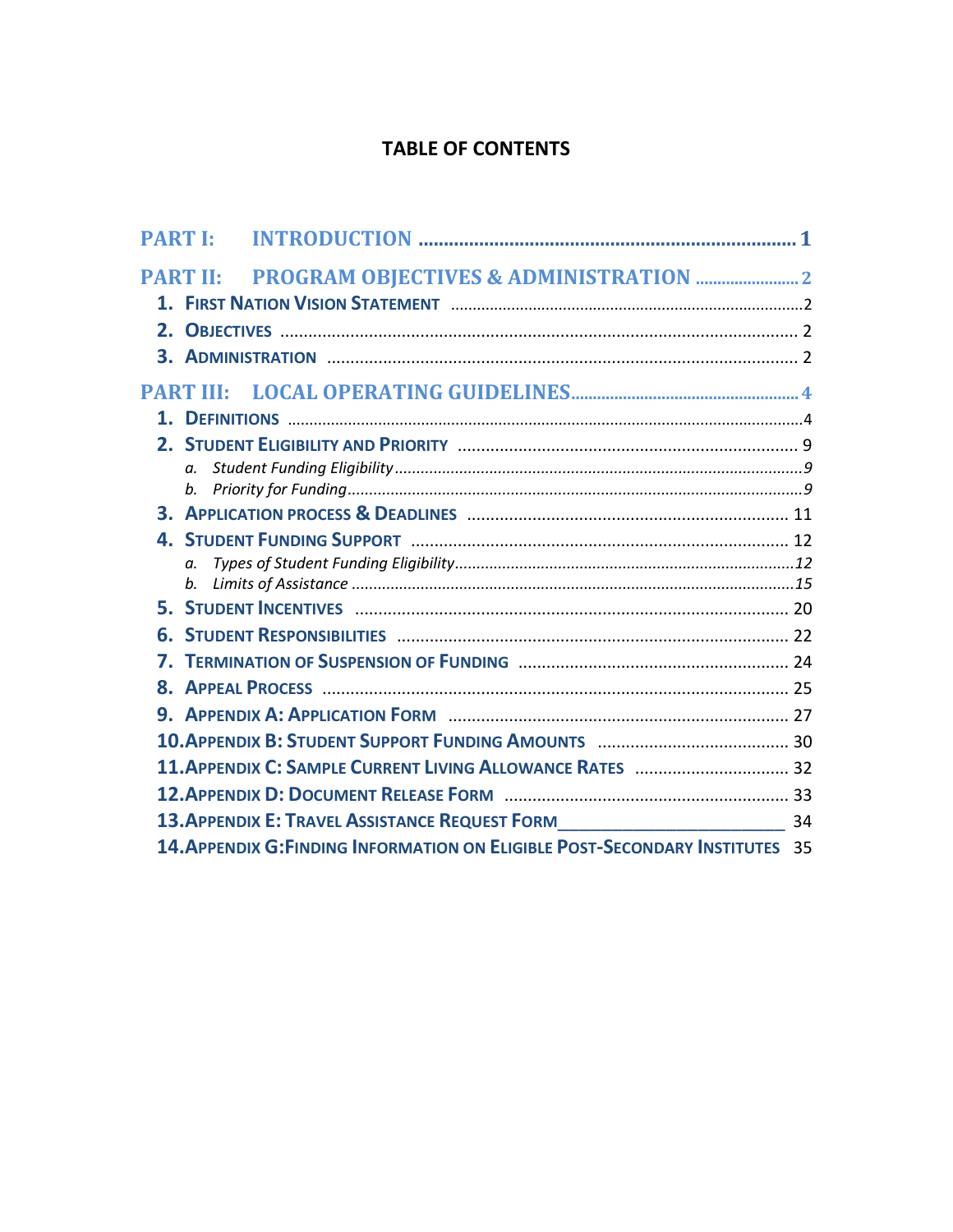# **PART I: INTRODUCTION**

The Bonaparte Indian Band is responsible for the development of operating policy and guidelines to guide the administration of the Post-Secondary Student Support Program and University and College Entrance Preparation Program for the Bonaparte Indian Band Post-Secondary Education (PSE) Assistance Program.

This Policy guides the Bonaparte Indian Band Education Department in assessing the eligibility of students to receive financial assistance to attend accredited post-secondary institutions in an eligible program of study.

This Policy has been ratified by Chief and Council and applies to all students seeking financial assistance from the Bonaparte Indian Band. This Policy has been designed to be consistent with the Aboriginal Affairs and Northern Development Canada National Program Guidelines.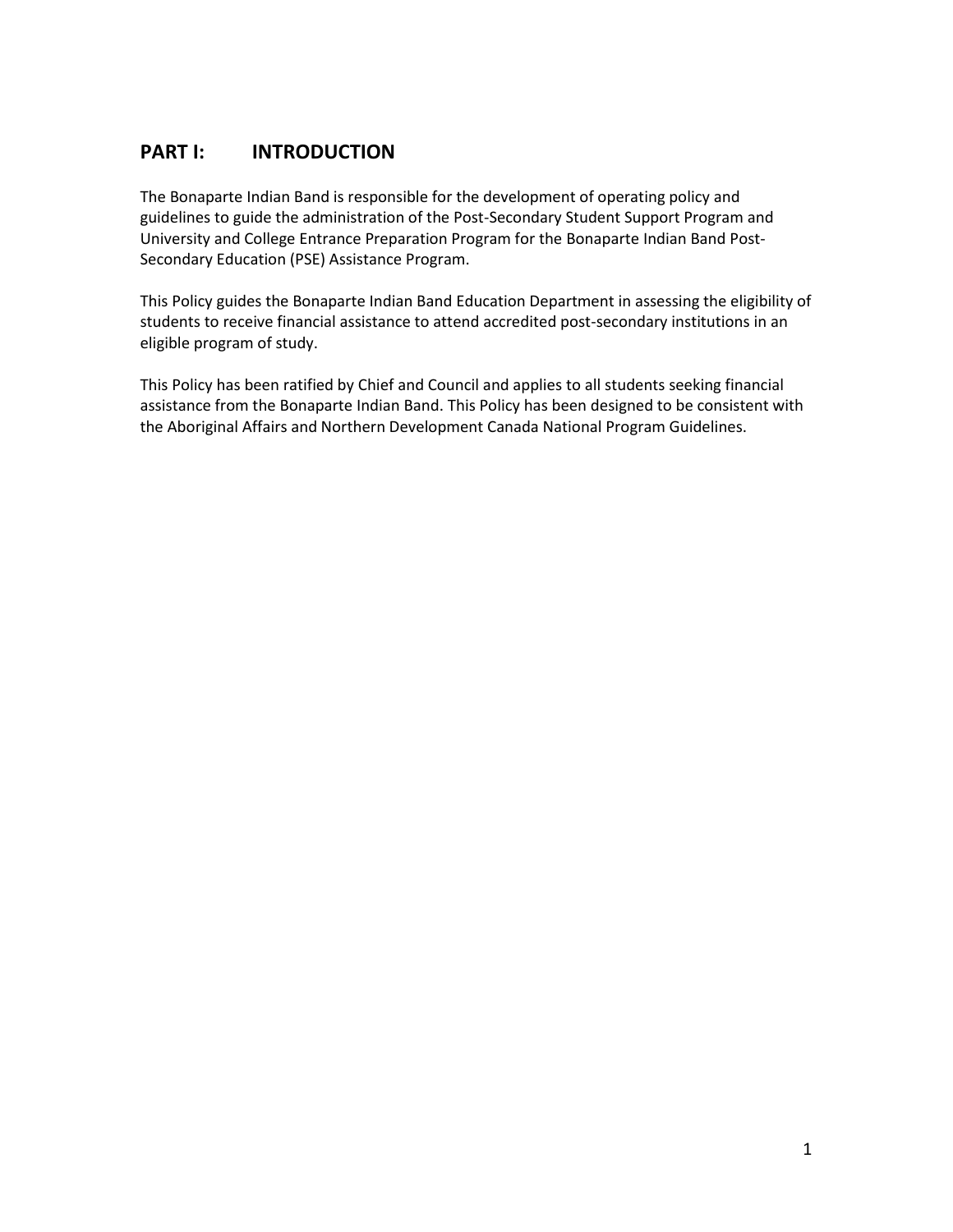# **PART II: PROGRAM OBJECTIVES & ADMINISTRATION**

### **1. BONAPARTE INDIAN BANDS VISION STATEMENT**

The Bonaparte Indian Band members and Band Council seek to enhance self-sufficiency, selfgovernance and stability within the community. Through Post-Secondary Education (PSE) each and every Bonaparte Indian Band member eligible for PSE has the opportunity to fulfill the needs of the Bonaparte Indian Band by gaining the skills, the education and professional training required to reach the growth needed today and for the future for self-sufficiency for the Bonaparte Indian Band (Stucstewsemc), the Shuswap Nation (Secwepemc) and the world around us.

## **2. OBJECTIVES**

To support as many eligible Bonaparte Indian Band students as possible to access postsecondary education and graduate from their respective program of study with the skills, qualifications and credentials required to pursue their chosen career path and to realize their individual potential to contribute to the community and society*.*

#### **3. ADMINISTRATION**

The Education Department is mandated by Chief and Council to administer the PSE Assistance Program.

Bonaparte Indian Band members seeking PSE funding will be provided a copy of these Guidelines. They may submit their applications in accordance with these Guidelines. The PSE Director will review completed applications and assess whether they meet the terms and requirements set out in these Guidelines. The PSE Director will advise applicants as soon as possible as to whether his or her application for sponsorship has been approved.

Where an application is not approved and the applicant wishes to appeal the decision, she or he may follow the appeal process set out in these Guidelines.

All enquiries about the PSE program should be directed to:

Name: Micheal Lascelles Title: Director of Operations Address: P.O Box 669 Cache Creek, B.C VOK 1HO Phone: 250 457 9624 Ext.248 Email: DirOps@bonaparteindianband.com Fax: 250 457 9550

**Note: The contact information will need to be kept up to date where there is a change in personnel.**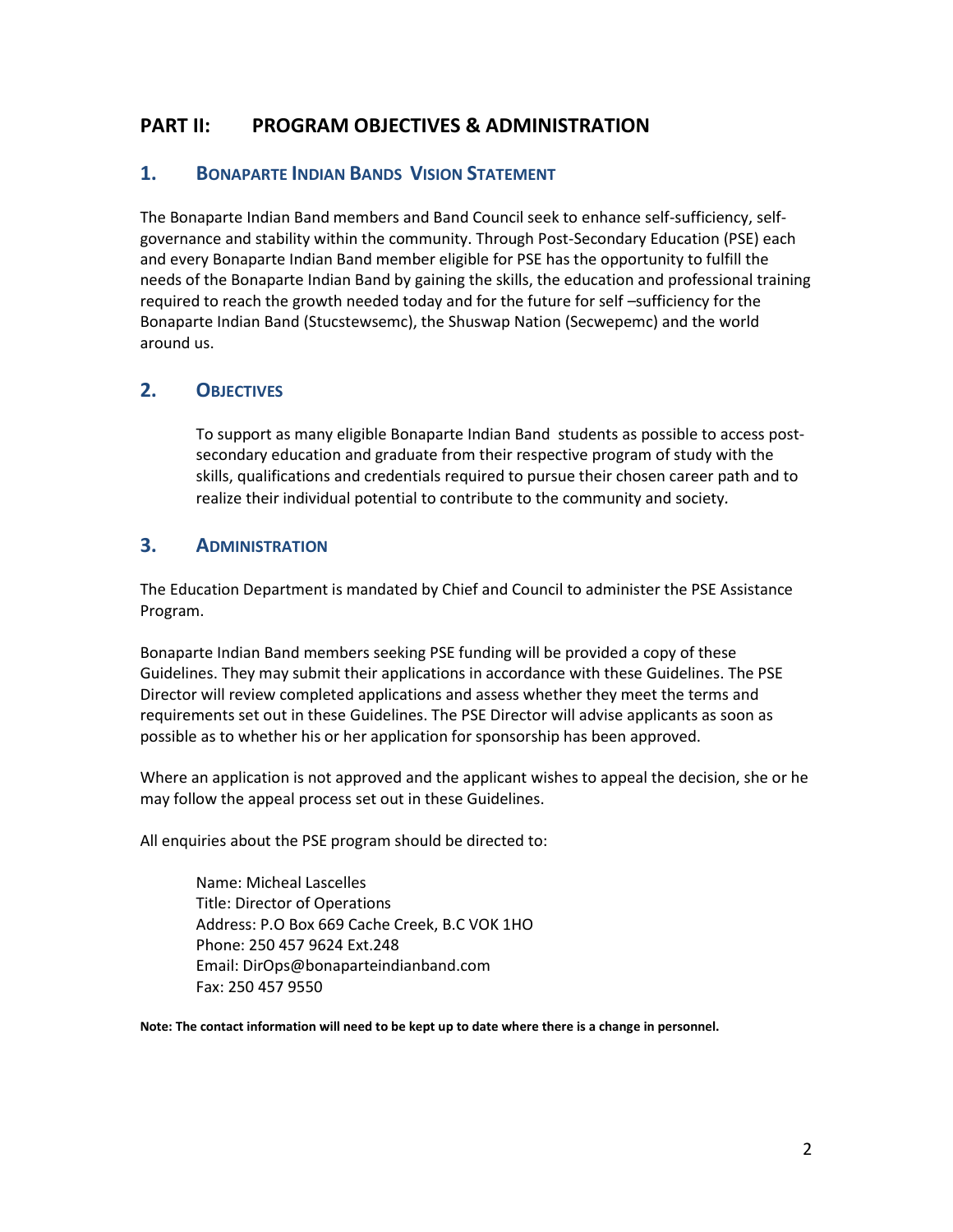## **PART III: LOCAL OPERATING GUIDELINES**

#### **1. DEFINITIONS**

**Definitions can be useful to ensure the Bonaparte Indian Band Administration, students and parents all have the same understanding of terminology and how terms apply throughout the Guidelines. Below are commonly used terms.** 

**"Academic year"** means the length of an academic year for a Program of Study as defined by the Post-Secondary Institution.

**"Accredited Institute"** means a school that has passed the quality tests of an accrediting body. In British Columbia, the accrediting bodies include the Private Career Training Institutes Agency and the Degree Quality Assessment Board. A school must be accredited in order to be eligible for PSSSP/UCEP funding programs.

**"Academic Probation"** means a period of time during which a student is under strict academic guidelines as a result of low or failing grades.

**"Band Member"** means a person whose name is lawfully entered on the Band List. Only Registered Members of the Bonaparte Indian Band are eligible for PSE support through the Policy

**"Common Law"** means students who have cohabited with a person in a marriage-like relationship for a period of at least one year (12 consecutive months) as of the first day of classes

**"Co-op Program"** means a program of study which alternates periods of study with periods of work placement. In order for a student to be supported through the PSSSP, the co-op must be required and is not to exceed 50% of an academic term. The co-op placement must be approved by the post-secondary institute as a suitable learning situation.

**"Correspondence/distance/online education"** are E-learning programs that are supported electronically and can involve both out of classroom and in-classroom education (blended delivery). Content is delivered via the internet, intranet, audio or video tape, satellite TV, and CD Rom. It can be self-paced or instructor led*.* The Bonaparte Indian Band will support students in correspondence/distance/online education.

**"Course Load"** means the rate at which the student is currently working in order to complete their program of study.

**"Dependent"** means a person who is) under 19 years of age; ii) relies on the student for support, and iii) resides with the student on a full-time basis.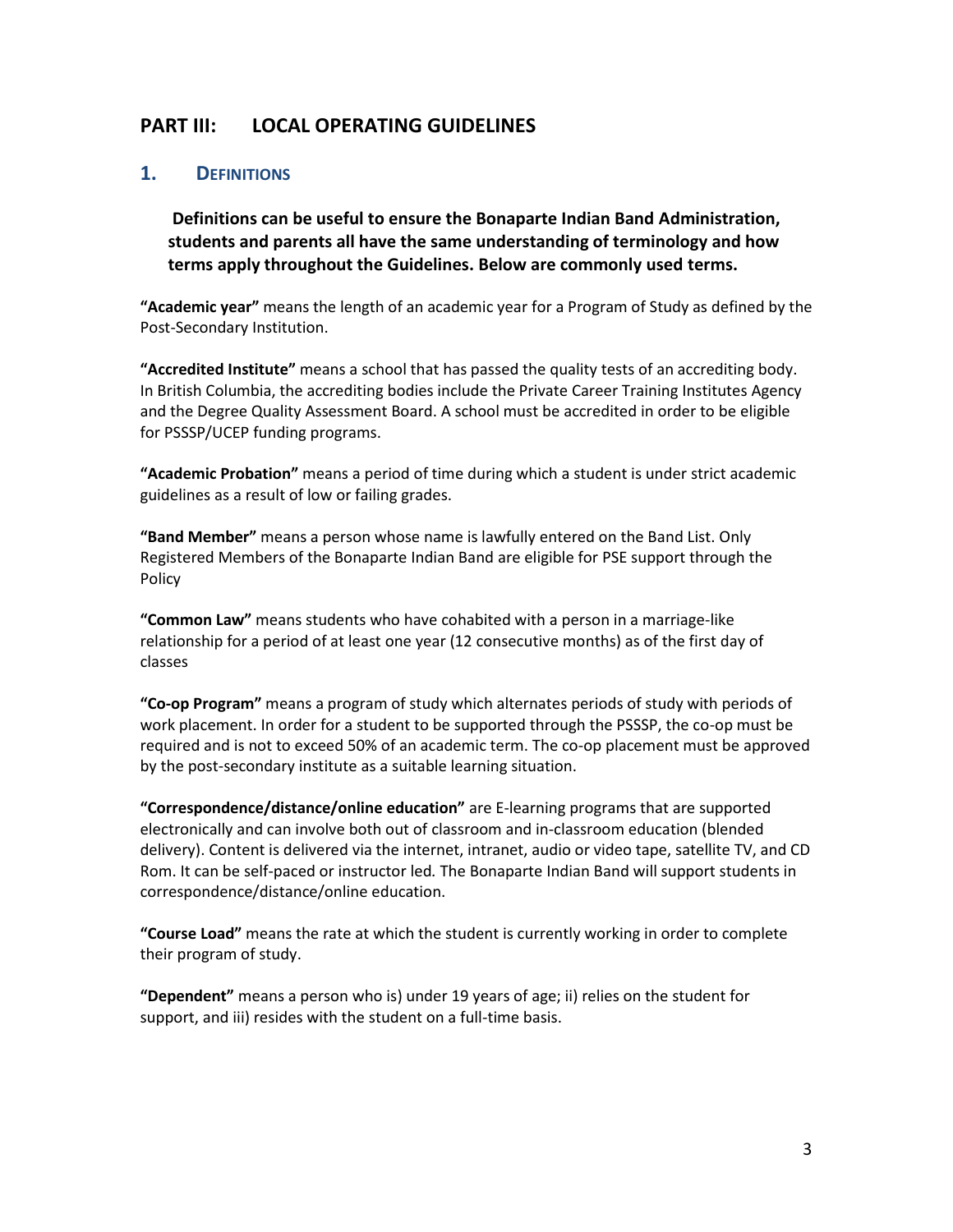#### **STUDENT AID BC ELIGIBLE DEPENDENTS:**

Eligible dependents are any dependents for whom the Canada Child Tax Benefit is claimed or whom a benefit is claimed on the income tax return. Eligible dependents must meet one of the following criteria:

- For the student's (and spouse/common-law partner's) children who are 18 years of age and under, the student must have custody or provide care to the children, who must live with the student/common law spouse for at least 2 full days per week.
- The student's (and spouse/common-law partner's) children aged 19-22 are fulltime dependent students (not married, common-law, or single parents)
- The student's (and spouse/common-law partner's) children are permanently disabled, are 19 years of age or older, are fully supported by the student, and are claimed on the student's income tax return.
- The children are the student's foster children, and foster parent income is claimed on line 35E and line 68 of the application.

**"Dependent Spouse"** means a person who is married to the student or has lived with the student as a partner, in a marriage-like relationship, for a period of at least one year prior to the student's application for post-secondary education support. This person is dependent upon the student and does not receive an annual income in excess of \$20,000*.*

**"Full-time employment"** is defined as work in excess of 35 hours a week. To be eligible for living allowance, a student's primary occupation must be full-time studies. The Bonaparte Indian Band is unable to provide living allowances for students whose primary occupation is considered to be employment.

**"Full-time student"** means a student who is enrolled in at least 60 percent 40 percent for students with permanent disabilities) of a full course load for at least 12 weeks in a Program of Study at an eligible Post-Secondary Institution and leading to a certificate, diploma, or degree.

**"Full-time studies"** means at least 60 percent of a full course load for a Program of Study offered by an eligible Post-Secondary Institution.

**"Good Standing"** means successful completion (i.e., student receives credit towards a formal credential, certificate, diploma or degree issued by the governing body of the school) of the course load at the post-secondary institute for each period of study. The Bonaparte Indian Band has high expectations for all students. Students must maintain a 2.0/C average in all courses, or risk being placed on academic probation.

**"Guardian"** is used to identify a person who is charged with the legal right and duty of care for a ward due to the ward's inability (due to age, or mental or physical inability) to care for himself or herself.

**"Guidance and Counseling"** means services and programs that promote the personal/social, educational, and career development of students.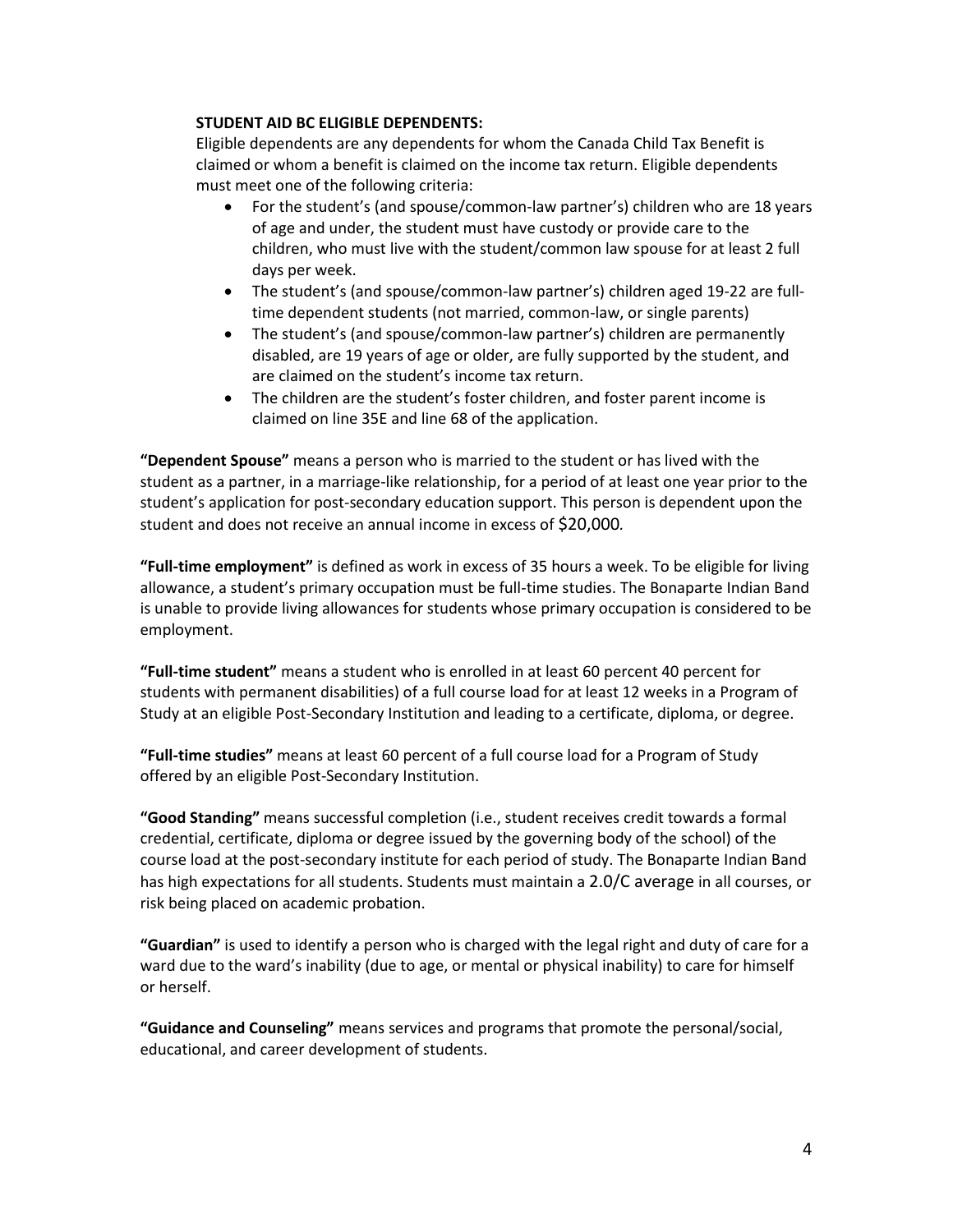**"Indigenous Adult and Higher Learning (IAHLA) Institutes"** are Aboriginal controlled adult and post-secondary education institutes in BC. IAHLA institute are community based and offer a broad spectrum of programming. IAHLA institute programs delivered in partnership with a Public Institution are designated programs under the Bonaparte Indian Band Policy.

**"Internship"** means a period of supervised practical experience undertaken after graduation from a program, which is required for licensure or professional practice. Internships are not eligible for funding under the PSSSP/UCEP.

**"Married Students"** are either married or in common law relationships. Married students whose marriage or common law relationship ceases are considered to be either independent students or single parent students, depending on whether the student has dependent children.

**"Official Transcript"** is a copy of a student's permanent academic record, which includes all courses taken, all grades received, all honors received and degrees conferred to a student. . An official transcript is prepared and sent by the issuing school with an original signature of a school official. The Bonaparte Indian Band requires sealed official transcripts to support application for and continuation of PSSSP/UCEP funding.

**"Part-time student"** means a student who is enrolled in 20 to 60 percent of a full course load for a Program of Study at an eligible Post-Secondary Institution.

**"Part-time studies"** means less than 60 percent of a full course load for a Program of Study offered at an eligible Post-Secondary Institution. The eligible program of study must be approved for full-time funding in order for students to be funded as part-time students.

**"Post-Secondary Institution (or "school")** means an accredited Institution that grants certificates, diplomas and/or degrees and is a post-secondary institution recognized by provincial or territorial Minister of Education, or recognized to deliver post-secondary education programs by arrangement within an eligible post-secondary institution. See Appendix E for more information.

**"Permanent Disability"** refers to a functional limitation caused by a physical or mental impairment that restricts the ability of a person to perform the daily activities necessary to participate in studies at a post-secondary level or in the labour force and is expected to remain for the person's expected natural life. The student shall provide, with their loan application, proof of their permanent disability in the form of

- a medical certificate;
- a psycho-educational assessment; or
- documentation proving receipt of federal or provincial disability assistance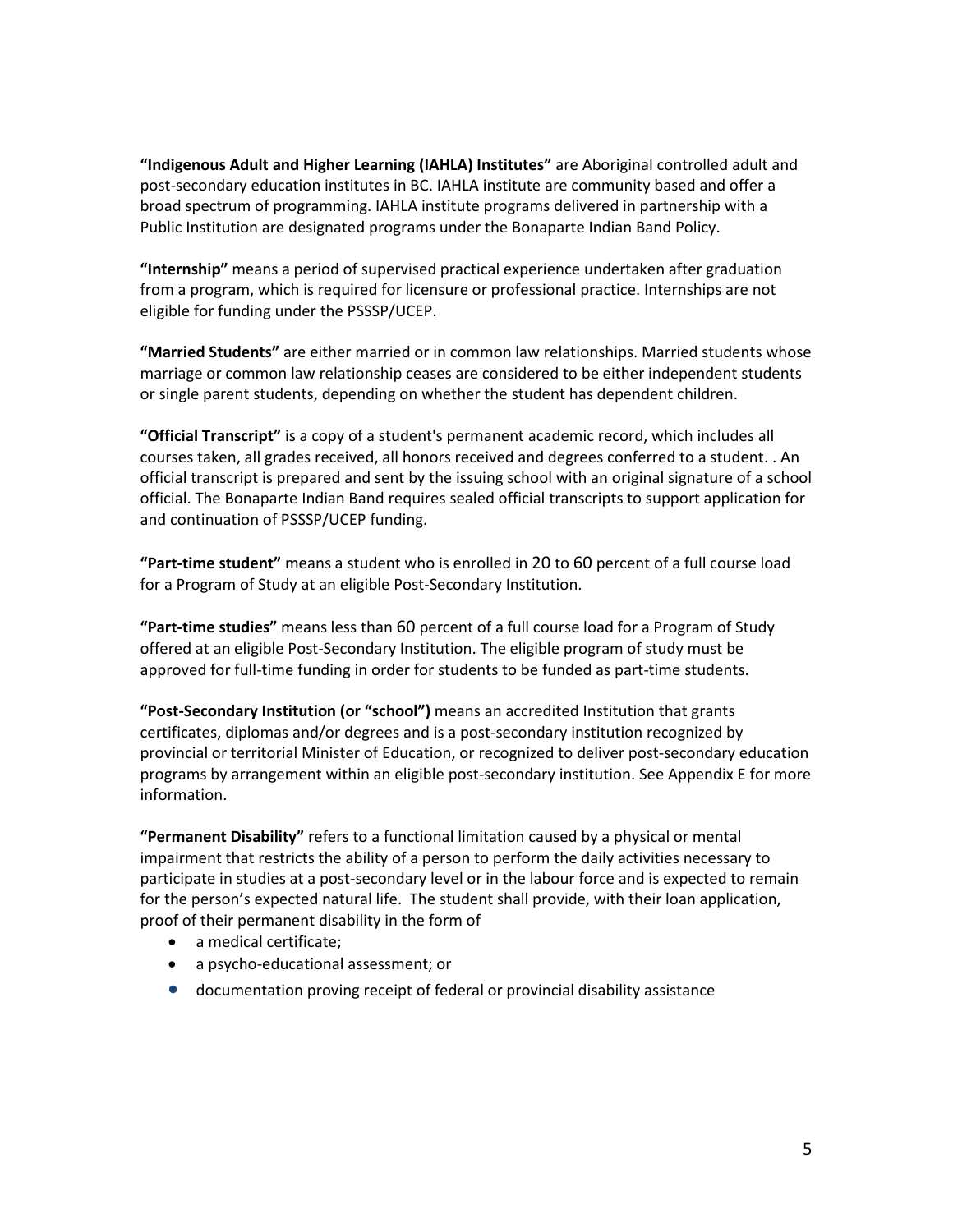**"Preceptorship":** A period of final work experience required for graduation from an educational program in which the student performs actual clinical or other professional procedures in a real life setting under the immediate supervision of a single fully-qualified practitioner where the duration does not exceed 10 percent of the total program. Students registered in a preceptorship are eligible for support thorough PSSSP/UCEP provided other requirements are met.

**"Program of Study" or "Program"** means a program that:

- a) is delivered by an eligible Post-Secondary Institution;
- b) requires the completion of secondary school studies or the equivalent as recognized by the post-secondary institute (this may not necessarily require grade 12; entrance requirements may include such factors as English 12 and math skills); and,
- c) is least one Academic Year of duration (as defined by the Institution).

**"Practicum"** means a supervised and mandatory (required for graduation) portion of an educational program emphasizing the practical application of previously learned theory, methods, skills, professionalism, orientation and ethics in a specialized area of study which does not exceed more than 20 percent of the total program. Students must be supervised and evaluated by the employer while doing productive work (not merely observing) where no remuneration is received.

**"Public Institution"** means an institution controlled or managed by a body most of whose members are elected or appointed by or under the scrutiny of a public authority. Public Institutions receive provincial funding.

**"Private Institution"** means an institution, controlled or managed by a body most of whose members are not selected by a public authority. Private institutions do not receive provincial funding. Private Institution tuition will only be funded to the maximum rate set out in the policy/to the nearest public post-secondary institute with comparable programming/is ineligible for funding under the Bonaparte Indian Band's Policy.

**"Self-Paced Programs"** are programs designed for completion in a specific time frame but may also be delivered at a reduced course load. All students must complete 100 percent of the course work, though the time required for completion may vary depending on the percentage of course load carried.

**"Semester"** means a distinct study period, lasting at least 12 to 17 weeks which forms part of a longer program, as defined by a Post-Secondary Institution.

**"Single Parent Student"** means a student who has never married, or is separated or divorced from a spouse, or who is widowed, and who have legal and/or physical custody and responsibility for supporting their own children at least two days per week during their entire study period.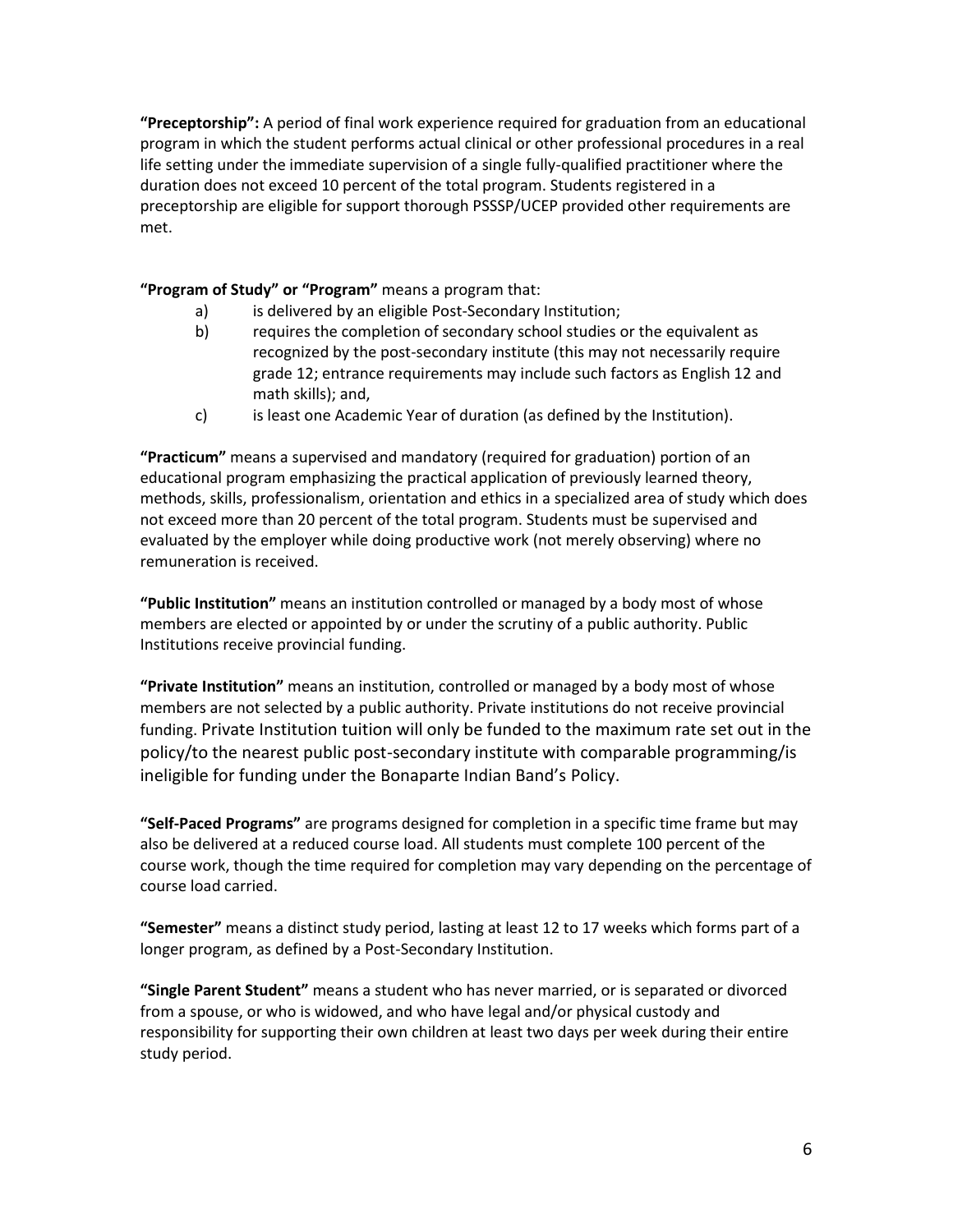**"Tutoring"** means the delivery of additional, special, or remedial instruction. Students are encouraged to access tutoring services through the post-secondary institute. Additional services are available through the Bonaparte Indian Band to a maximum of \$250 per semester to eligible students.

**"University College Entrance Preparation Program (UCEP)"** provides financial support to eligible students to enable them to attain the academic level required for entrance into a certificate, diploma, or degree program. The UCEP allows financial support for tuition, compulsory student fees, required books, and assistance for travel and living expenses. There is a one-year limit for UCEP funding.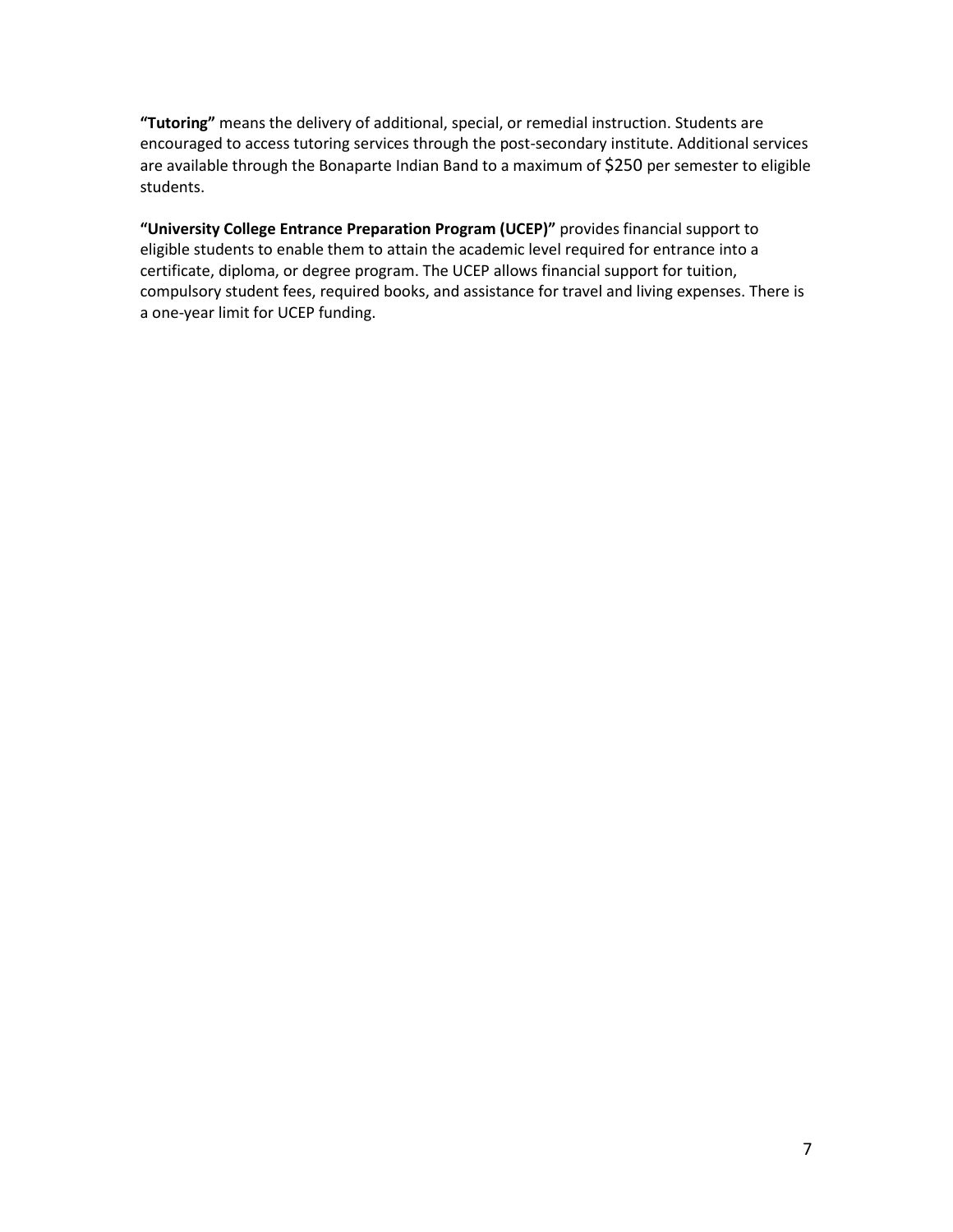# **2. STUDENT ELIGIBILITY & PRIORITY**

#### **a. Student Funding Eligibility**

To apply for PSE financial assistance, students must meet the following eligibility criteria:

- Be a registered member of the Bonaparte Indian Band;
- Be a Canadian resident for the past 12 months prior to application;
	- o *See page 3 of the 2014-2015 of the AANDC National Program Guidelines for further information about residency.*
- Be accepted by an Eligible Post-Secondary Institution (see below);
- Be accepted into an eligible program of study (i.e. certificate, diploma, degree, or University College Entrance Program UCEP)(see below); **and**
- Maintain academic standing with the Post-Secondary Institution, in accordance with the Institution's definition or description of satisfactory academic standing.

#### **b. Priority for Funding**

*"The Bonaparte Indian Band wishes to support as many students as possible who demonstrate the greatest chances of success"…. "who will use their skills and knowledge for the betterment of the Bonaparte Indian Band as a whole."*

*The Bonaparte Indian Band receives limited funding from AANDC for the delivery of the PSSSP and UCEP programs. In the event that there are more applications for funding than available money in the PSSSP and UCEP budget, the selection of applicants will be based on the following order of priority:*

- Continuing students (e.g. students already being funded through the PSE Financial Assistance Program)
- Recent high school graduates
- Deferred students (eligible but not funded in the past due to funding restrictions)
- Recent PSE Graduates who wish to further their studies
- New applicants already studying at a post-secondary level (i.e. students who have already completed part of their program but were not previously funded by the PSSSP)
- Returning students (i.e. students who have stepped out of their postsecondary studies and now wish to return)
- Post-graduate students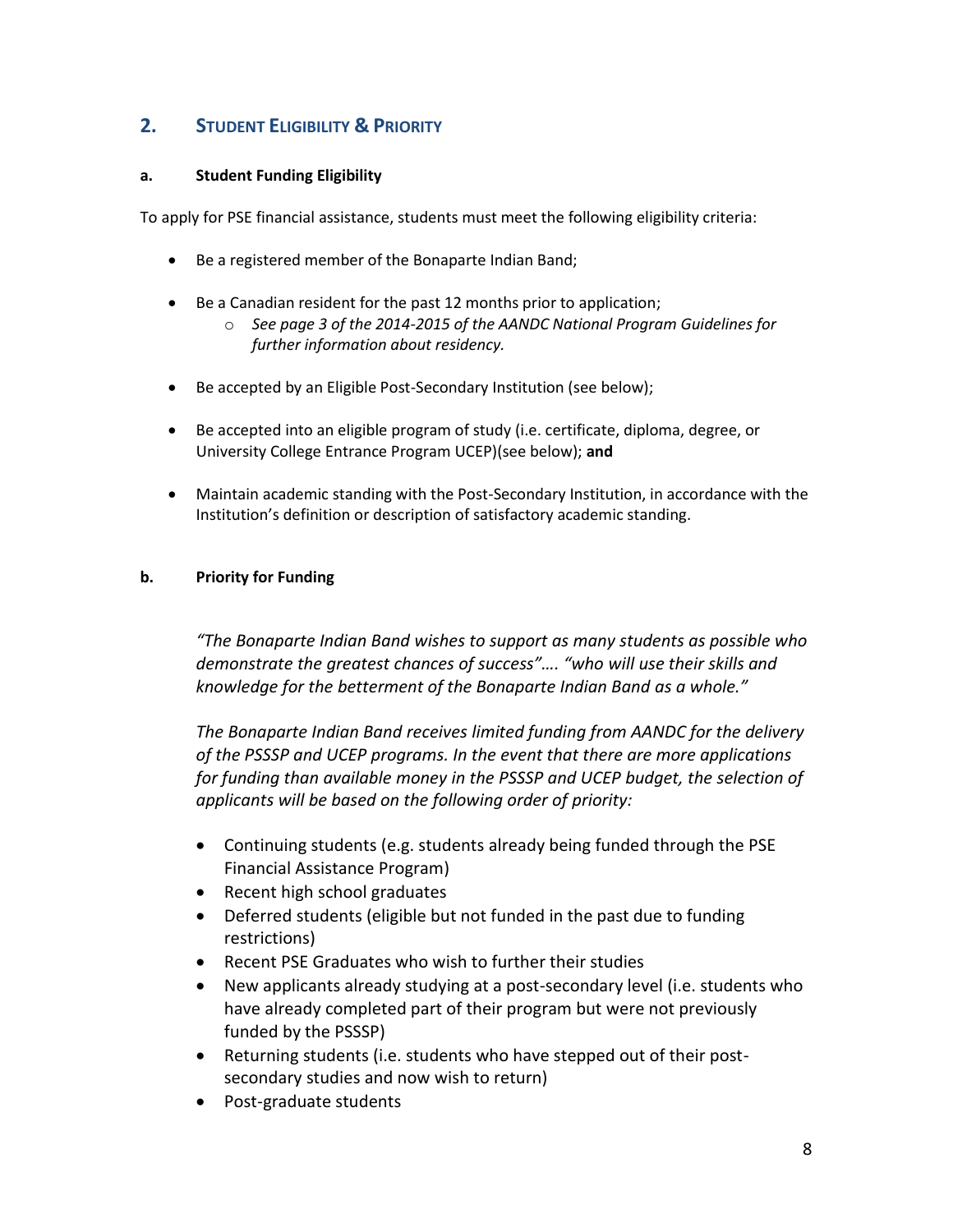- Full-time students
- Part-time students
- Supporting students who are self-funding (e.g. student loan)
- Supporting student who have secured other funding assistance (e.g. scholarships, bursaries)
- Grade 12 equivalency (course / challenge)
- Location or type of Post-Secondary Institution
- Type of credential sought (degree, diploma, etc.)
- Other?

- Priority one: Continuing students enrolled in a current program of study
- Priority two: New students who have just completed high school
- Priority three: Returning or deferred students
- Priority four: Students in graduate programs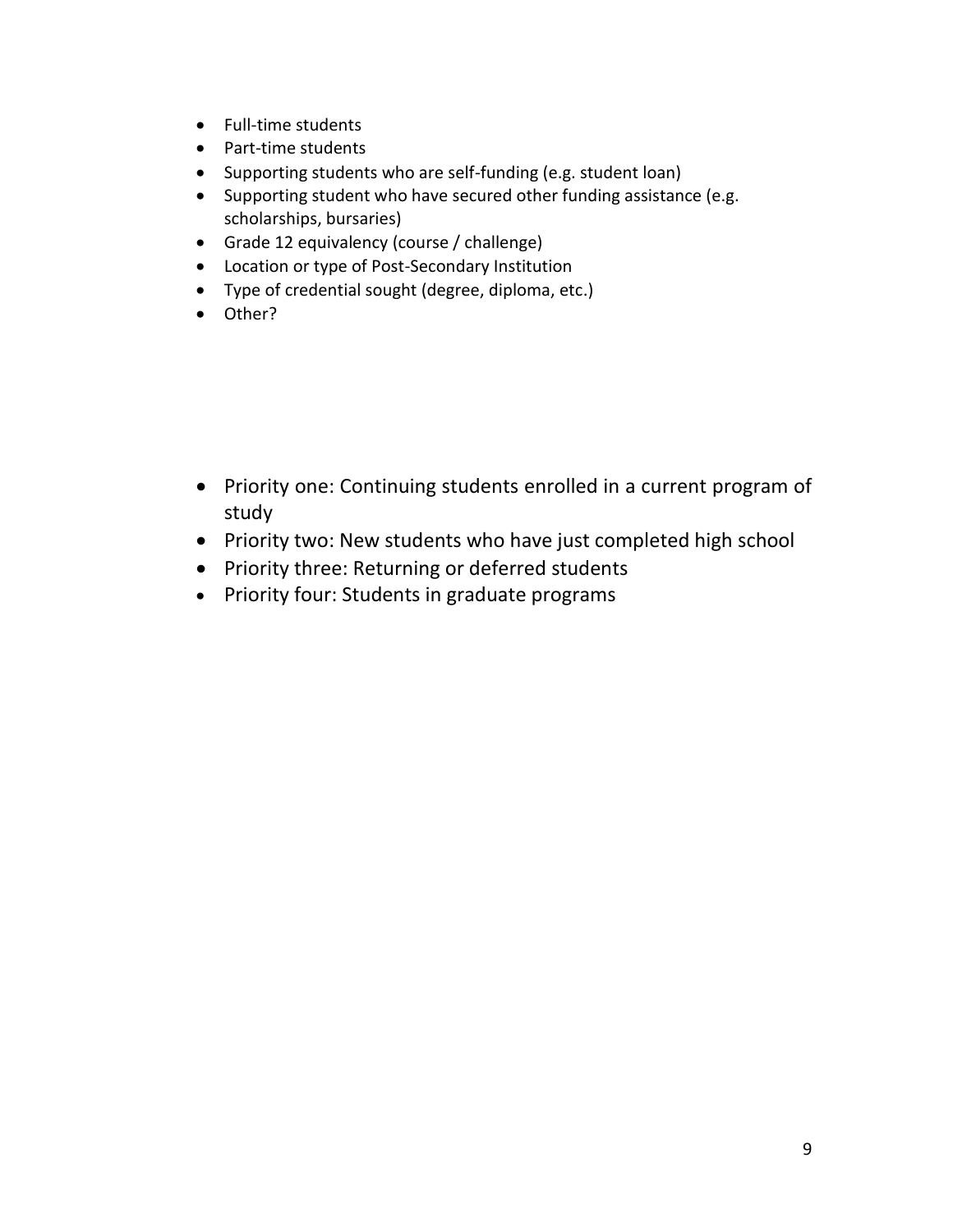# **3. APPLICATION PROCESS & DEADLINES**

Students must complete and submit the "Bonaparte Indian Band Post-Secondary Education Application Form" in Appendix A, including all required supporting documentation, to the Education Department by the deadline **May 31,2016.**Students are responsible for ensuring that their application form is **complete, signed and received by the deadline.** Incomplete applications will cause delays.

#### **Late applications will only be considered if there are sufficient funds available after processing completed applications received on time**.

Any application that misrepresents the student's circumstances, or a spouse's circumstances (where the student is claiming living allowance in relation to a spouse), will result in denial of funding or cancellation of funding.

#### **Required Documentation**

Please note that the following documents must be submitted with your Application Form:

- Copy of Status Card
- Original acceptance letter from Post-Secondary Institution
- Release form
- Reference letter
- Other? e.g. Letter of Support

# **Post-Secondary Check List**

- **Original Acceptance Letter**
- **Tuition Cost – Invoice**

 **Current Original Transcript**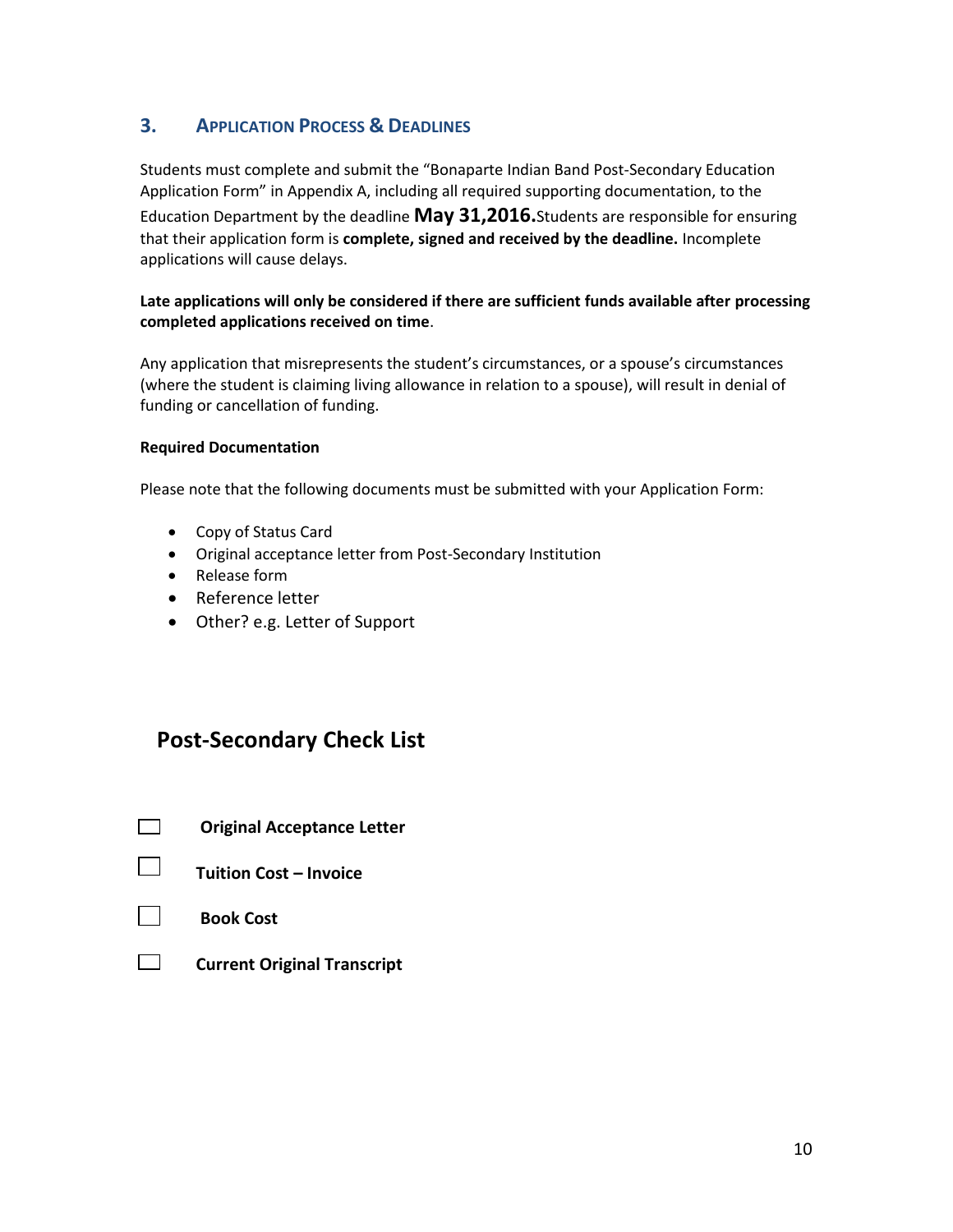#### **Note for Students applying for assistance through UCEP:**

Students applying for assistance through UCEP must obtain a statement from the relevant institution (i.e. college or university), which attests that:

- The UCEP program will provide the student with the necessary courses to attain the academic level for university or college entrance; **and**
- The student will be eligible for admittance as a student of a regular university or college credit program upon successful completion of the UCEP course of studies.

#### **4. STUDENT FUNDING SUPPORT**

The PSE Financial Assistance Program is not intended to cover 100% of student costs to attend post-secondary education programs. The Bonaparte Indian Band receives limited funding for the delivery of the PSSSP and UCEP programs. In the event that there are more applications for funding than available money in the PSSSP and UCEP budget, the selection of applicants will be based on the order of priority set out in section 2.

There are maximum amounts of funding payable per student. However, no student is entitled to this amount. The actual amount of funding available to an Eligible Student will depend on the overall amount of funding available the Bonaparte Indian Band receives for the program and the requirements set out in these Guidelines.

#### **a. Types of Student Funding Support**

The following student support funding may be available:

- Tuition and compulsory student fees;
- Books and supplies;
- Travel and living allowance;
- Tutorial, guidance and counseling services; and

Student support funding is subject to limits of assistance set out later in these guidelines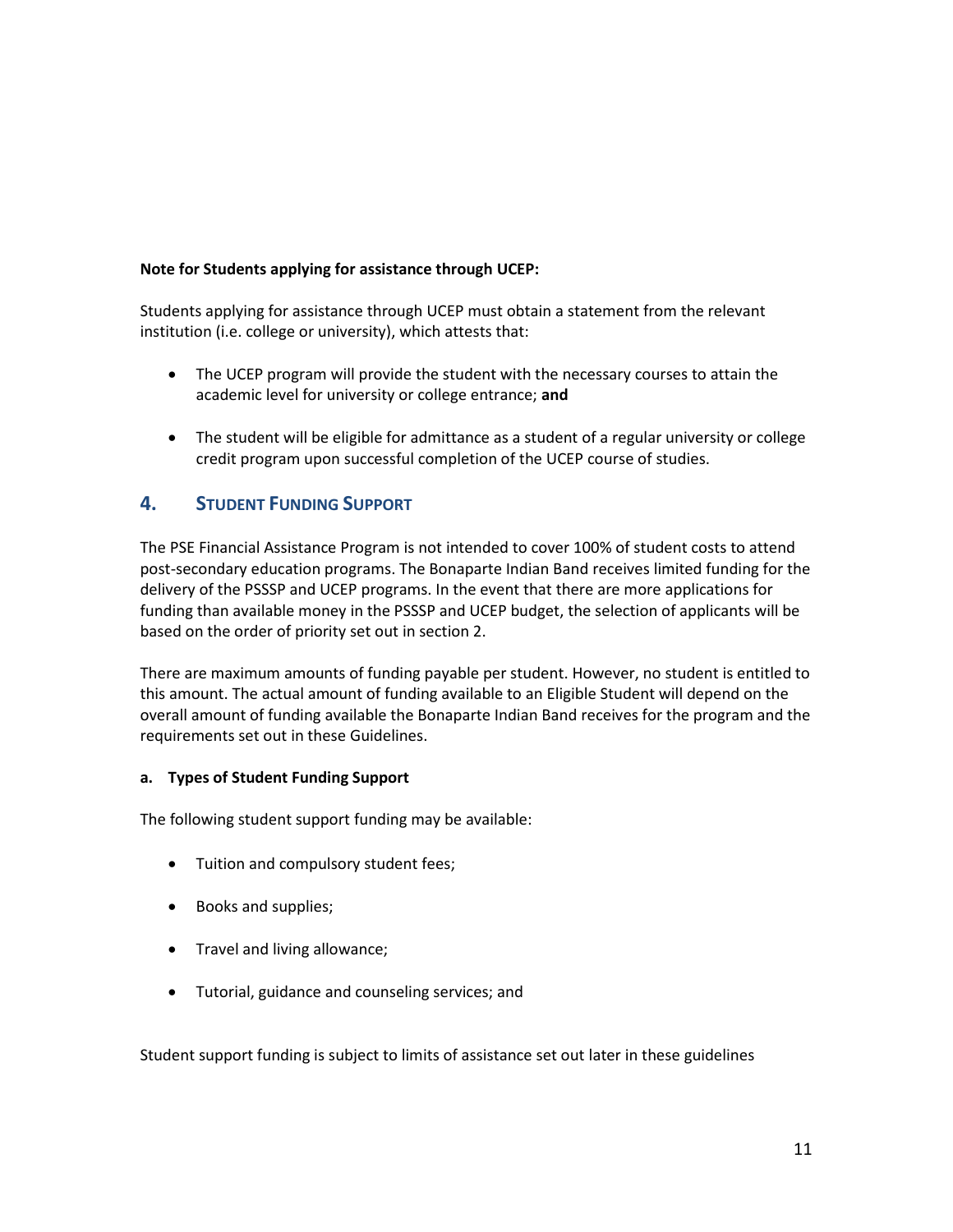Students are responsible for making sure they stay within budget. The Bonaparte Indian Band is not responsible for paying any amounts over and above the limits of assistance.

#### **i. Tuition & School Fees**

Tuition and compulsory fees will be paid in full for sponsored students.

For a student in a UCEP, community college or CEGEP diploma or certificate program, or an undergraduate university program, the maximum amount payable per year cannot exceed \$35000.00. On an extraordinary and justified basis, the maximum amount payable per year for a student in an advanced or professional degree program (e.g., dentistry, medicine, Master of Doctoral programs) may exceed \$35000.00 up to a maximum of \$50000.00.

Part-time students, as defined by the post-secondary institution being attended, may receive assistance for tuition and compulsory fees, and actual cost of books and supplies which are listed as required by the post-secondary institution but they are not eligible for living allowance or travel costs.

# **\*As per the National Program Guidelines put into effect April 1, <sup>2013</sup>**

The Bonaparte Indian Band will pay the tuition directly to the Post-Secondary Institution upon receiving an invoice from the Institution. In the case that a Post-Secondary Institution does not bill the Bonaparte Indian Band directly, students will be responsible for submitting invoices directly to the Education department.

For more information on tuition rates for Canadian versus foreign Post-Secondary Institutions, see Appendix B.

We will only pay mandatory school fees. Depending on your school this could include such things as lab, activity, registration or bus fees. Mandatory school fees will vary by Institution. We require written confirmation that a fee is mandatory.

If the fee is not mandatory then the student must pay the fee. Contact your school to find out which fees are mandatory. Make sure you are aware of any fees that you will have to pay.

#### **ii. Books and Supplies**

Full-time and part-time students may receive assistance for books and supplies that are required for their program of study. Students must submit a copy of the course outlines and the prices charged by the institution's bookstore or supplier.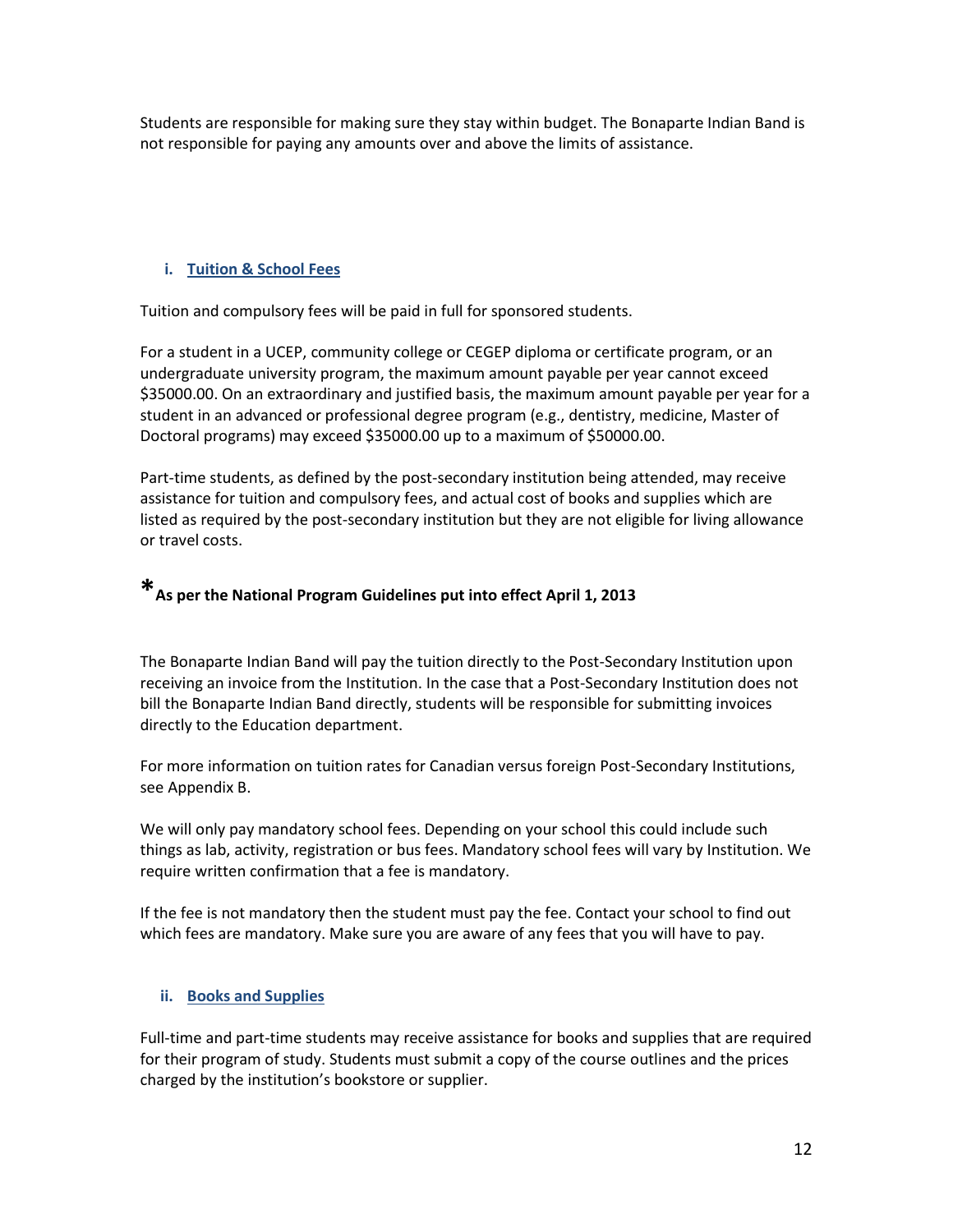An allowance of \$500.00 for books and supplies will be issued at the beginning of the school year after the course calendar and book list have been received.

No books or supply expenses will be covered /reimbursed without the original paid receipts. Arrangements may be made for payments to be made directly to the bookstore.

**\*As per the National Program Guidelines effective April 1, 2013 the Books and required supplies cannot exceed \$2000.00 per year maximum.**

#### **iii. Travel and Living Allowance**

Full-time funded students who must travel more than 100 km from their place of ordinary residence to attend their Post-Secondary Institution may be eligible to receive financial support for the cost of two return trip(s), up to a maximum of \$100.00 per academic year. The student may be eligible to receive travel allowance for his/her dependents as well at \$10.00 per dependent.

In applying for travel assistance, students are expected to use the most economical means of travel possible. Students wishing to apply for travel assistance must complete a Travel Assistance Request Form Appendix E at least 4 weeks prior to the expected date of travel.

Students taking classes through distance education or e-learning who are required to travel to another location to complete their required exams can be eligible for travel support. Where possible, students should request accommodation (such as taking the exam in the local school under the supervision of a teacher or school principal) to minimize need for travel.

Full-time students may receive financial support in the form of a living allowance to be used toward living costs such as food, shelter, clothing, daily transportation, utilities, daycare, and other personal items. The amount a student may receive will be determined by the Education Department in accordance with the chart set out in Appendix B.

Full-time students who are employed are not entitled to receive living allowance.

❖ *The Bonaparte Indian Band will not provide funding to full-time students who are employed as defined in the "Full-time Employment " definition.*

Part-time students are not eligible for travel or living allowance.

#### **iv. Tutorial, Guidance and Counseling Services**

Funding may be available for tutorial, guidance and counseling services for students enrolled in eligible programs and for individuals intending to apply to a Post-Secondary Institution.

Given limited funding availability, students are encouraged to take advantage of any complimentary tutorial services available to them.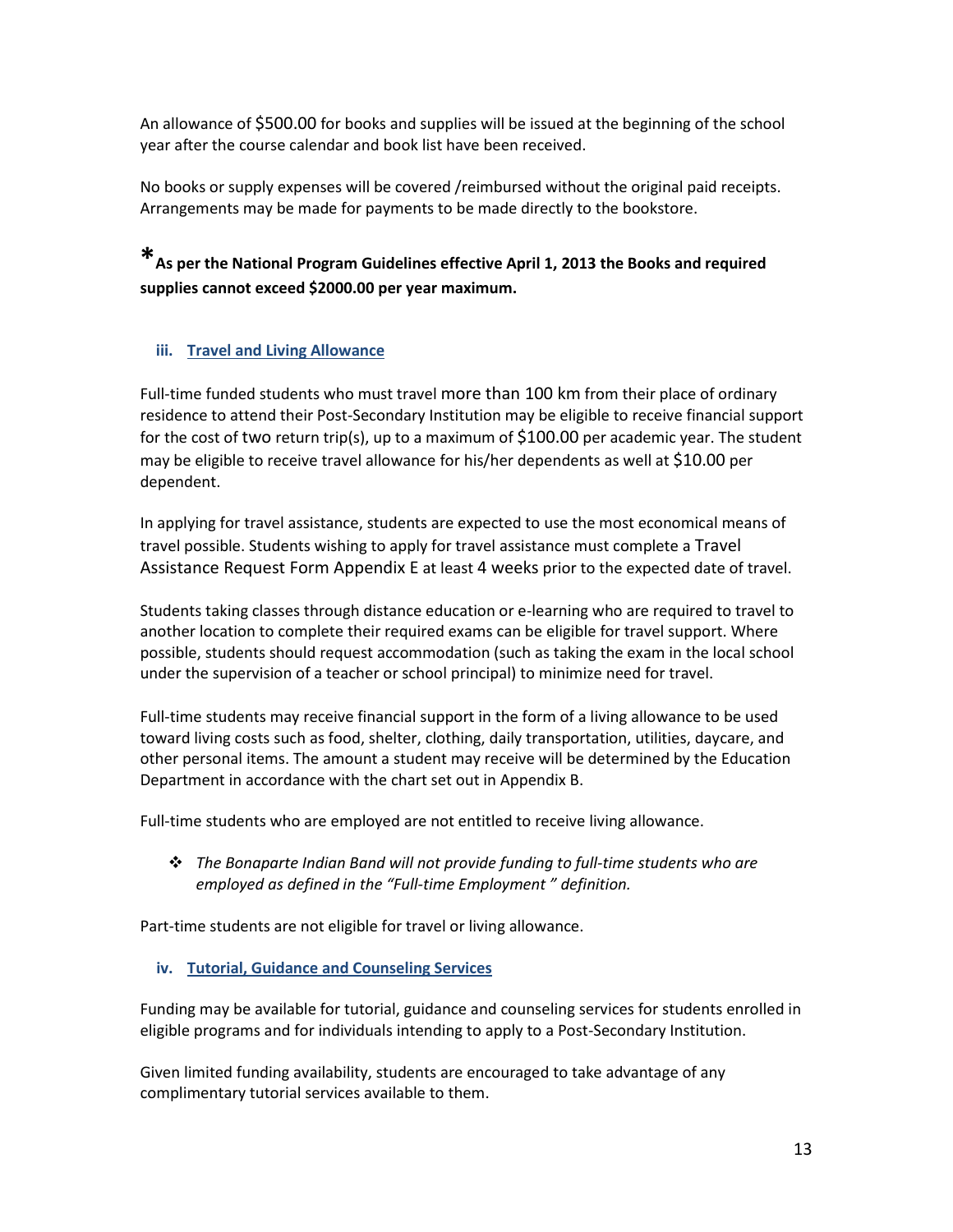"Students may apply for financial assistance for tutoring up to a maximum of \$250.00per semester. Invoices for such services must be submitted by the service provider directly to the PSE Advisor and must set out the date, time, hours of service, and services provided to the student.

#### **b. Limits of Assistance**

#### **i. Four levels**

Assistance can be provided at four levels of program studies:

**Level One: Diploma or Certificate Programs:** Eligible students may receive financial assistance for tuition, compulsory student fees, required books/supplies, travel and living allowance to complete a Level One Program of Study.

- ❖ *The National Program Guidelines provide that;*
	- o *Students enrolled in Level One may be assisted for up to one additional academic year per level if such an extension is approved in writing by the institution's dean or the department head.*
	- o *Students may be assisted in Level One studies after dropping out of Level Two studies, if not previously funded for Level One.*
	- o
- ❖ **Level Two: Undergraduate Degree Program:** Eligible students may receive financial assistance for tuition, books and supplies, travel and living allowances complete a Level Two Program of Study.
- ❖ *The National Program Guidelines provide that:*
	- o *Exceptionally, Level Two may include assistance for an additional degree at the bachelor level, which has as a prerequisite an undergraduate degree or undergraduate courses.*
	- o *Students enrolled in Level Two may be assisted for up to one additional academic year per level if such an extension is approved in writing by the institution's dean or the department head.*

**Level Three: Graduate Programs (Advanced or Professional Degree Programs, or Masters Programs):** Eligible students may receive financial assistance for tuition, books and supplies, travel and living allowance to complete a Level Three Program of Study.

- ❖ *The National Program Guidelines provide that:*
	- o *Students enrolled in Level 3 may be assisted for up to one additional academic year for medical or personal reasons.*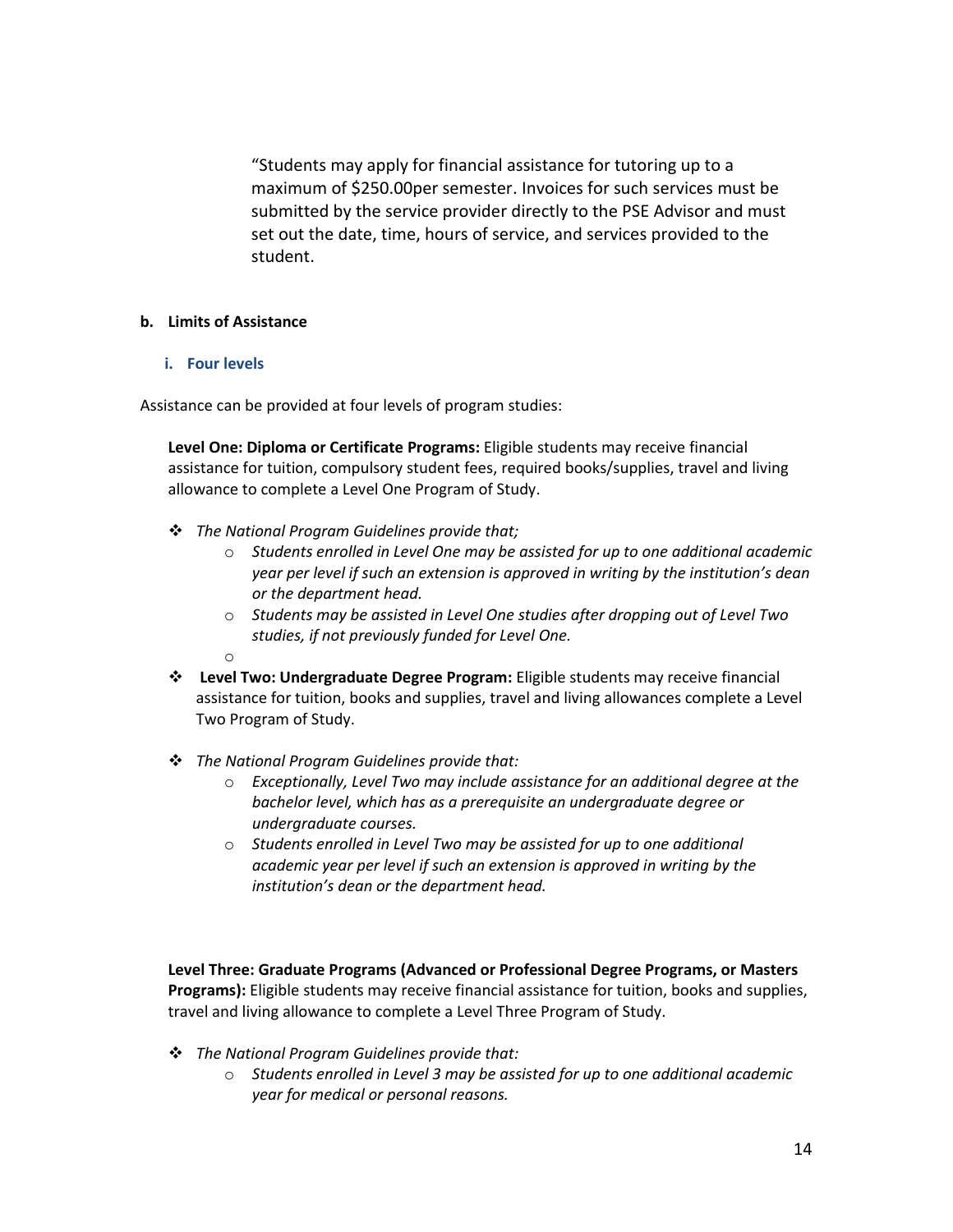**Level Four: Doctoral Programs:** Eligible students may receive financial assistance for tuition, books and supplies, travel and living allowance to complete a Level Four Program of Study.

- ❖ *The National Program Guidelines provide that:*
	- o *Students enrolled in Level 4 may be assisted for up to one additional academic year for medical or personal reasons.*

#### **ii. High cost programs**

It must be recognized that funding high cost Programs of Study reduces the number of applicants who can be sponsored for post-secondary education funding. The maximum payable per full time student under PSSSP or UCEP cannot exceed \$35,000 per year. On an extraordinary and justified basis, the maximum amount payable per year for a student in an advanced or professional degree program (e.g. dentistry, medicine) or a Masters or Doctoral program may exceed \$35,000 up to a maximum of \$50,000. Such awards maybe granted by special request on a case-by-case basis only and considered when a graduate student has extraordinary circumstances that warrant the setting aside of the standard policy on maximum amounts payable. Funding for an individual graduate student above \$35,000 must be reviewed by Aboriginal Affairs and Northern Development Canada, BC Region before approval is granted.

#### **iii. One program per level**

Assistance may be provided to students to complete only one Program of Study at each Level.

#### **iv. Duration of assistance (time limits)**

The duration of assistance will accord with the official length of the Program of Study as defined by the post-secondary institution in which the student is enrolled, as long as the student is in satisfactory academic standing at the institution, as per the institution's definition of "satisfactory academic standing."

#### **v. Moving from higher levels to lower levels**

Students who have completed a Level 2, 3 or 4 Program of Study, *with or without assistance from this PSE program,* are not eligible for assistance for lower levels.

#### **vi. Changing, transferring or pausing a Program of Studies**

Where a student changes programs within one of the Levels, transfers to another Level or temporarily pauses their studies, the academic years or semesters used for each program within each Level will be counted for assistance purposes. This may affect the overall funding available to the student to complete his or her post-secondary education. The student should discuss his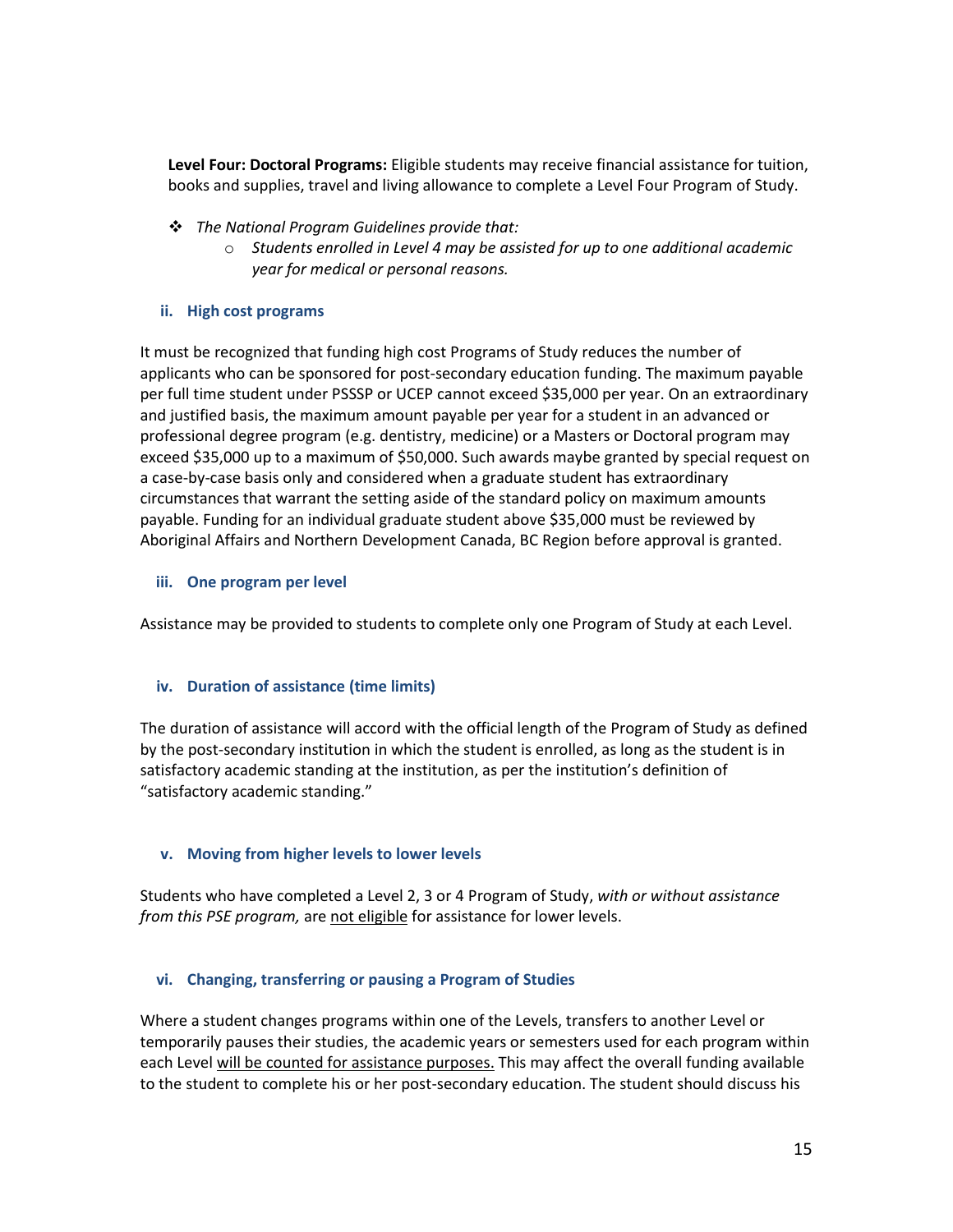or her revised education plan with the Education Department before changing their Program of Study.

Students who become eligible for assistance and who have previously completed a portion of post-secondary studies *without assistance* from this PSE Financial Assistance Program may receive assistance for the balance of their program of studies, but will not be reimbursed for previous expenses.

#### **vii. UCEP students**

For all UCEP students, the maximum time limit for financial assistance will be one (1) academic year, as defined by the institution offering the program, or, in the case of part-time students, the equivalent of one academic year.

At the end of the first term (or part of the academic year, as defined by the institution offering the program), financial support for the term will be subject to receipt of a statement from the institution confirming the successful completion of the first term.

The support for tuition, books and supplies, travel and living costs for UCEP will be the same as that provided under the PSSSP programs.

#### **viii. Part-time students**

Part-time students, as defined by the post-secondary institution being attended, may receive assistance for tuition and compulsory fees, and the actual cost of books and supplies that are listed as required by the institution Part-time students are not eligible for living allowances or travel costs.

#### **ix. Summer Programs**

"May-August courses will only be funded pending available PSE funds. Priority will be given to students enrolled during the September – April academic year. The student must fill out an application form, supported by required documentation. The deadline for submission of the application is February 28th. The student must be enrolled as a full-time student."

#### **Expenses NOT covered**

Financial assistance is not provided for: parking, copies of transcripts, deferred examinations or rewrites, GMAT, GRE, clothes, etc.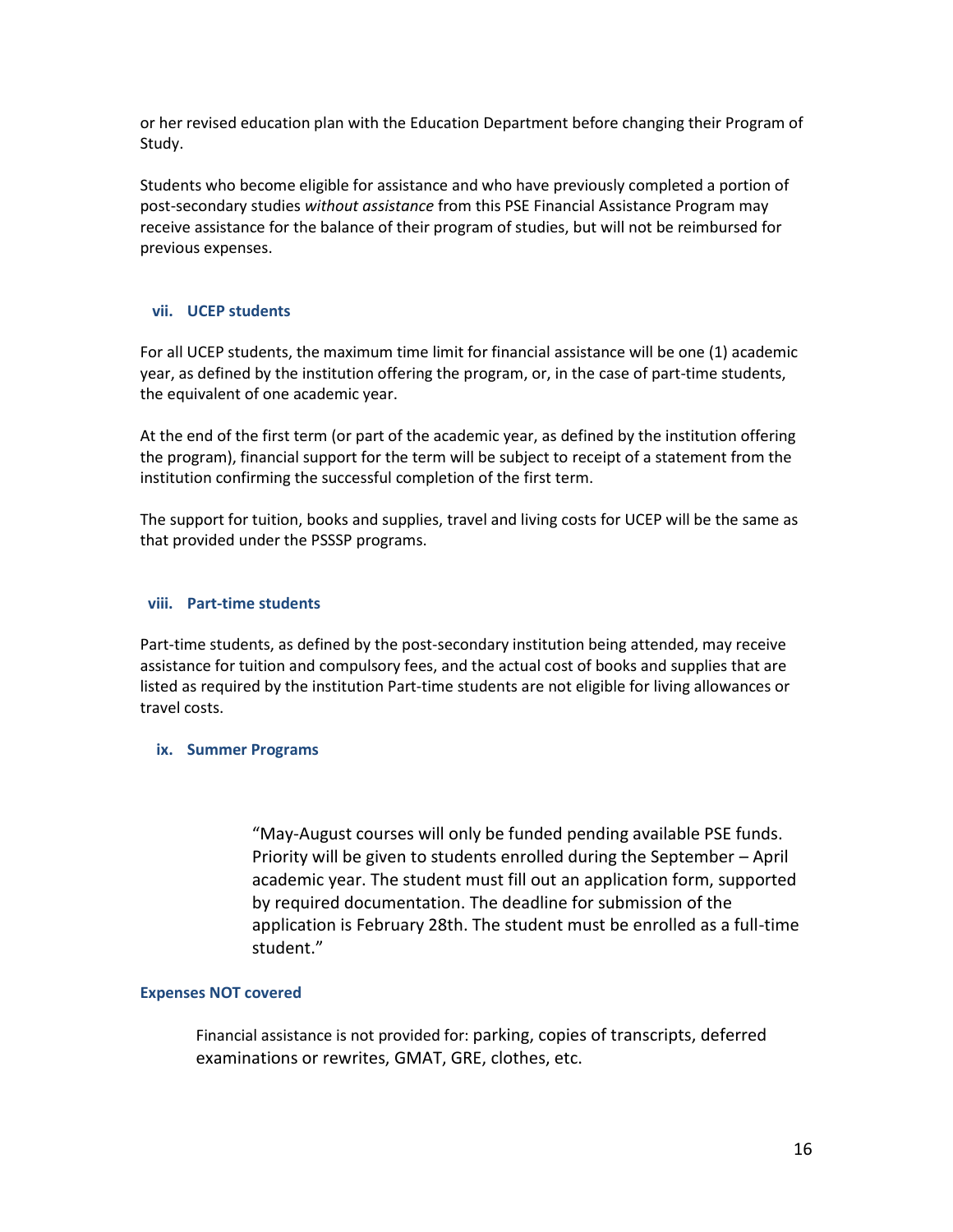#### **5. STUDENT INCENTIVES**

The Bonaparte Indian Band offers the following student incentives:

- a) Academic Achievement Scholarship (Levels 1 and 2)
- b) Strategic Studies Scholarship (Level 2), and
- c) One-time degree program incentive (Level 3 or 4).

The awarding of Scholarships will be subject to the availability of PSE funds. See below for details.

- $\div$  The Bonaparte Indian Band will offer incentives for students to engage in studies that directly contribute to the Bonaparte Indian Band achieving self-government and economic self-reliance, or to recognize academic achievement. The National Program Guidelines permit Scholarships to be made available to students to **a maximum of five per cent (5%) of the PSSSP-funded student population** as set out below. One Scholarship will be available where the 5% maximum is less than one student.
- $\div$  The National Program Guidelines allow for Eligible Students to be awarded either: (a) one Strategic Studies Scholarship, or (b) one Academic Achievement Scholarship, in one academic year, which may be provided at any or all the four Levels of PSE.
- **i. Academic Achievement Scholarship – Levels 1 and 2**

In recognition of academic achievement, the Bonaparte Indian Band may award Academic Achievement Scholarships in the amount of \$1,000 to students in Levels 1 and 2 who are enrolled and funded as full-time students and who have achieved a grade average of B or higher in their program of studies. The award may be made at the beginning of an Academic Year, after successful completion of the previous Academic Year.

#### **ii. Strategic Studies Scholarship – Level 2**

The Bonaparte Indian Band may award a Strategic Studies Scholarship to full-time students in the amount of \$3,500 who are enrolled in a Program of Study that will directly contribute to the Bonaparte Indian Band achieving self-government and economic self-reliance in Level 2 (e.g. commerce, public or business administration, physical science, mathematics and computer sciences, forestry and engineering). The award may be made at the beginning of an Academic Year, after successful completion of the previous Academic Year.

 *The Eligible Student must achieve a grade average of B or higher in their program of studies.*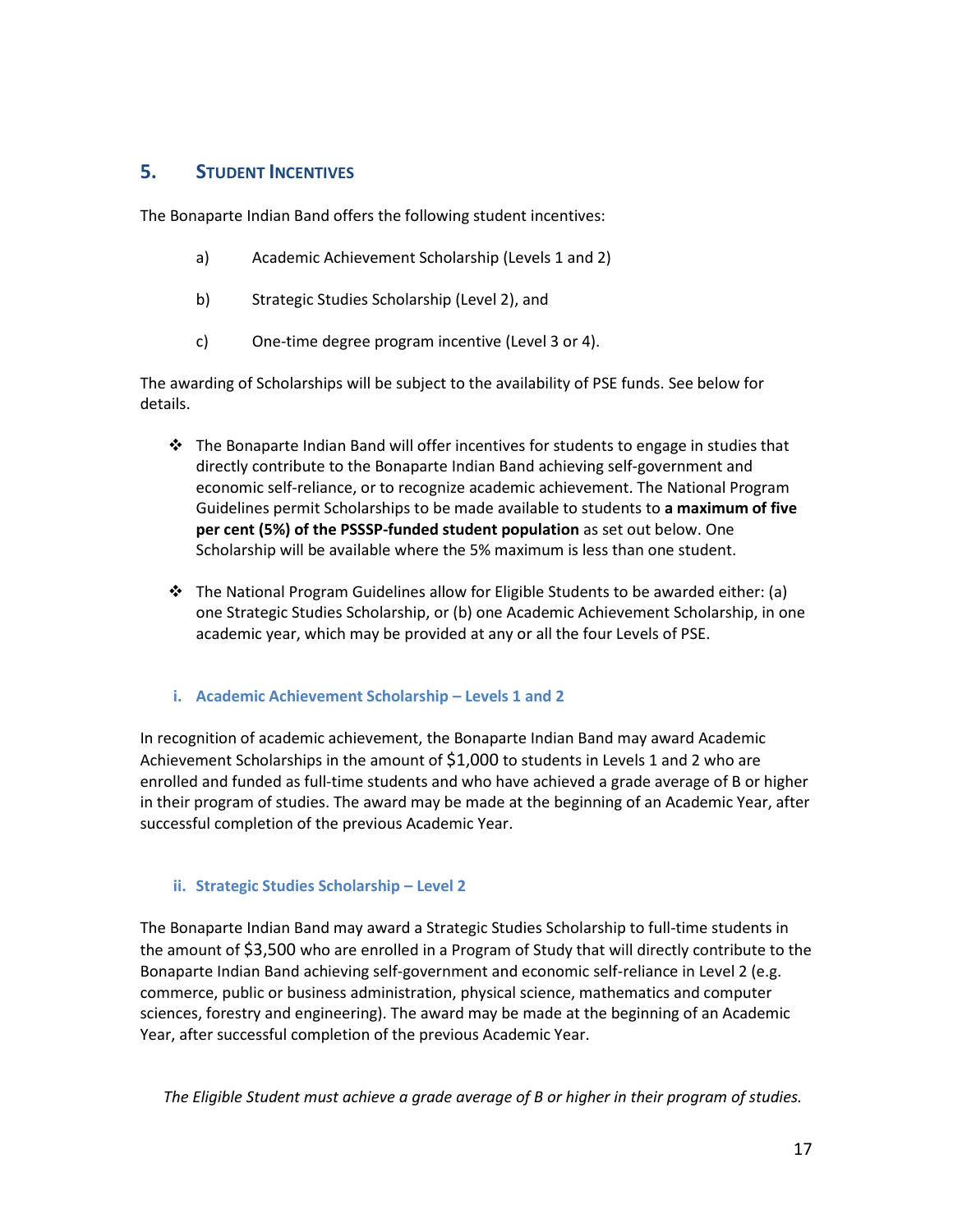#### **x. Incentive - Level 3 or 4**

The Bonaparte Indian Band **may** offer a **one-time only** incentive to funded full-time students who are enrolled in Level 3 or 4 in the amount of \$1,500 and will be awarded and provided upon successful completion of the degree.

**This Student Incentives section is not subject to the Appeal Process set out in Section 9 of these Guidelines.**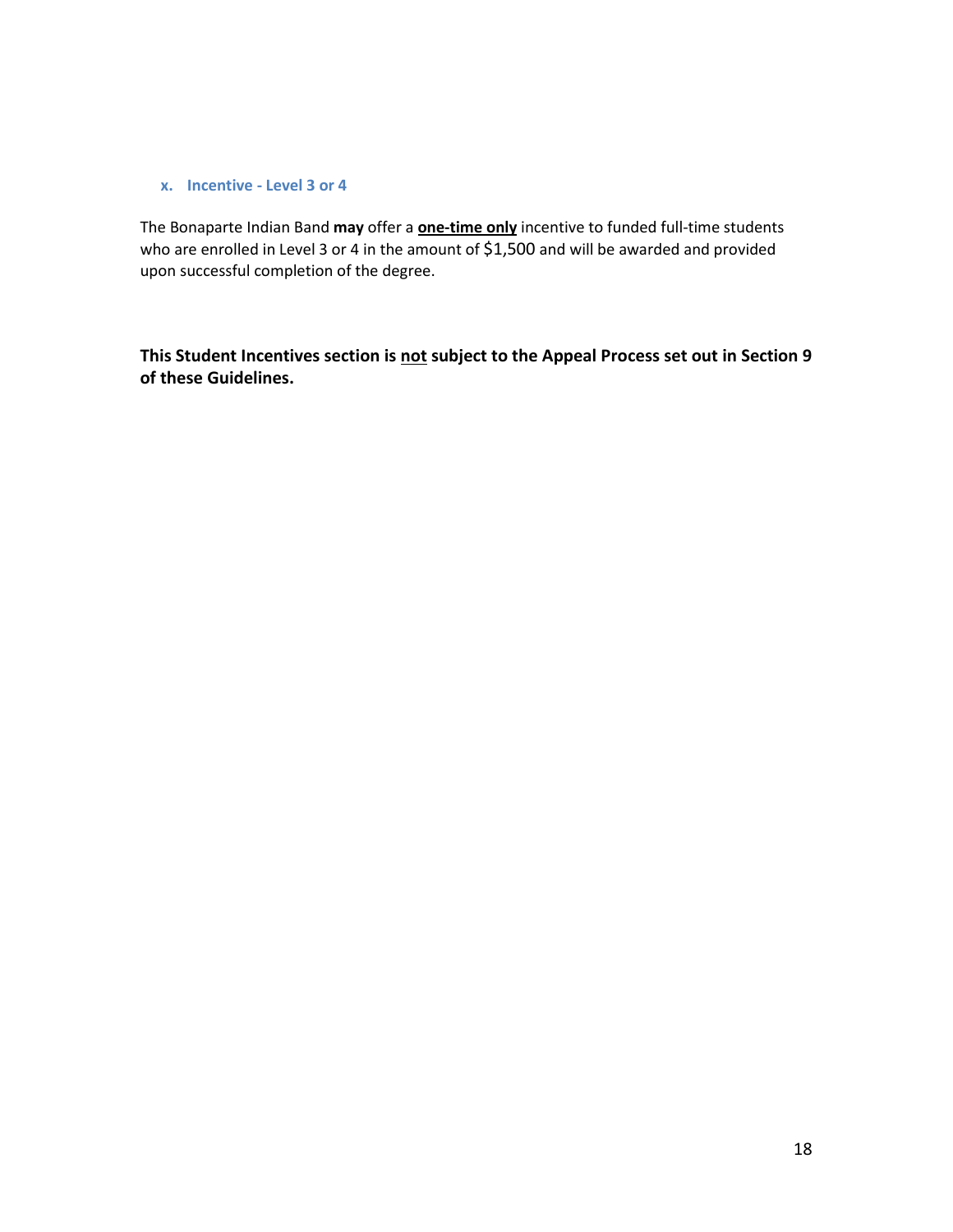#### **6. STUDENT RESPONSIBILITIES**

#### *Students must comply with these Guidelines.*

*Students must maintain good academic standing, as defined by the institution at which the student is enrolled in a Program of Study and a minimum grade point average* (GPA) of 2.00. *Where a student does not maintain good academic standing, his or her funding may be suspended or terminated, or the student may be placed on funding probation.*

*Students must submit to the Bonaparte Indian Band all pertinent documents demonstrating the student's enrollment and progress in his or her program of study, including: admission letter, course timetables, official transcripts, progress reports, etc. (as the case may be). Registration enrollment documents indicating course titles and credit allocation must be submitted to prior to the commencement of classes.*

*Students are responsible for registering for courses as required by the postsecondary institution and provide a copy to the Education Department. Late registration fees are the responsibility of the student.*

*Students must inform the Education Department of any changes in the their enrollment status from full-time to part-time student in advance of any such change (this will affect the student's eligibility for certain types of assistance (e.g. travel and living allowance).*

*Students who intend to drop or add courses must notify the Education Department in advance of any such change. Course selection is very important for determining funding eligibility and students may be required to reimburse the Bonaparte Indian Band for courses dropped without a valid reason. Students adding courses may be eligible for additional funding assistance.* 

*Students are responsible for ensuring that the funding received is used for the intended educational expenses, as set out in these Guidelines.* 

*A student must pay back any monthly living allowance provided to him or her where the student does not attend or quits his or her program of study after receiving the living allowance.* 

*Students must not work for pay in excess of* 20 hours *per week.* 

*Students must keep their contact information, including home address, home phone, cell phone and email current with the PSE Advisor. The student must notify the PSE Advisor of any changes immediately.*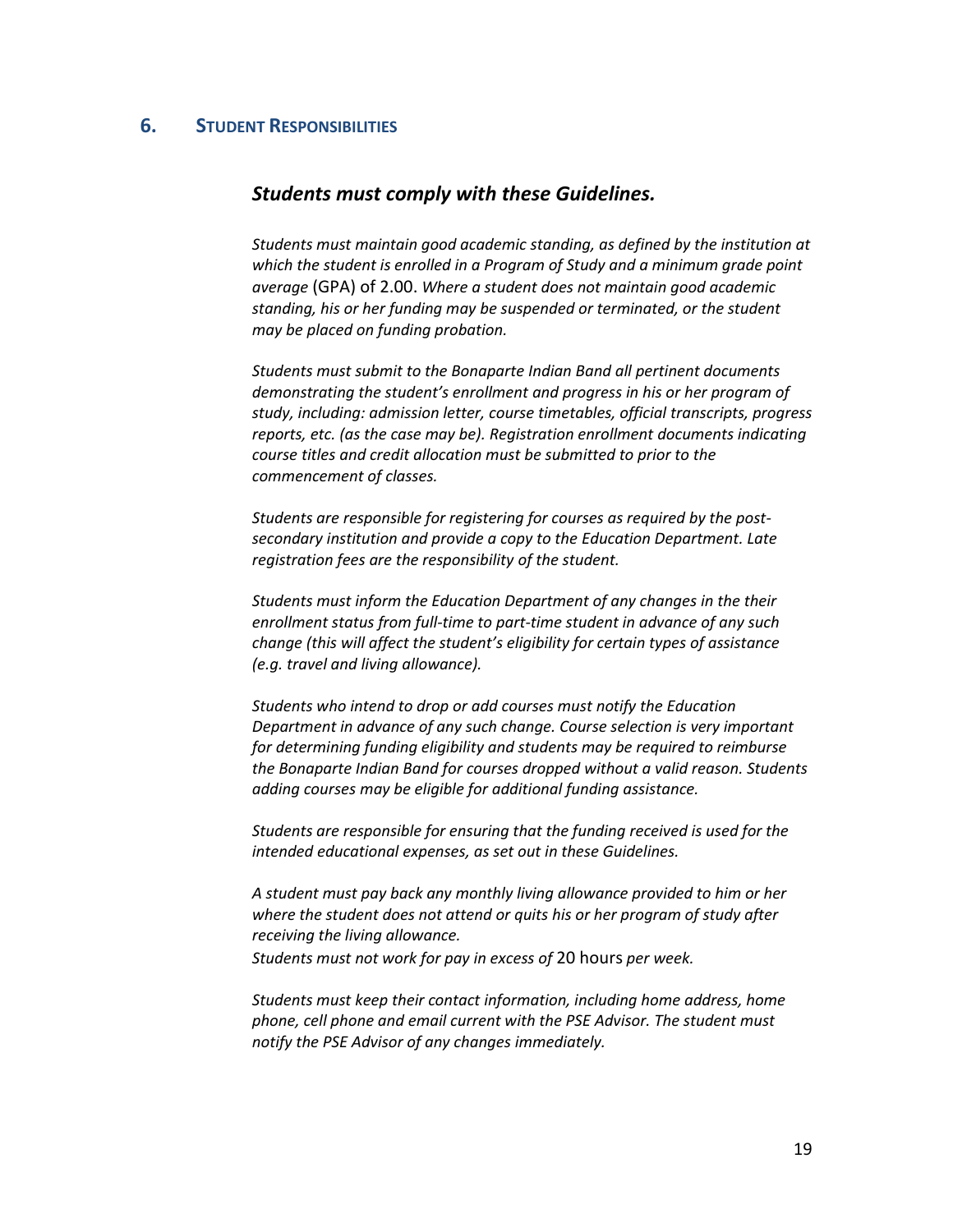## **7. TERMINATION OR SUSPENSION OF FUNDING**

*The Bonaparte Indian Band may terminate funding granted to an eligible student in accordance with these Guidelines for any of the following reasons:*

- *The student makes a misrepresentation or false statement on his or her Application Form;*
- *The student's academic status changes from full-time to part-time without the student first notifying the Education Department;*
- *The student withdraws from or changes his or her Program of Study without first notifying the Education Department;*
- *The student withdraws from the Post-Secondary Institution;*
- *The student is successful, without good reason, in fewer than* 75% *of the courses in which the student is registered;*
- *The student has* 10 or more *absences from classes that are unexplained or without good reason;*
- *The student does not maintain Good Standing at a Post-Secondary Institution in accordance with these Guidelines;*
- *The student is in breach of, and has not taken acceptable steps to rectify, a breach of his or her Student Contract.]*

*Where a student has his or her funding suspended in accordance with these Guidelines, the student must work with the Education Department and take all necessary steps to rectify the breach that caused the suspension of funding. Once steps have been taken to the satisfaction of the Education Department, the student's funding may be reinstated.* 

*Where a student has had his or her funding terminated in accordance with these Guidelines, he or she will not be eligible for further financial assistance unless and until the student repays the full amount of the funding provided to the student to the Bonaparte Indian Band. Where a student repays the full amount, he or she will be considered to be in good standing with the Bonaparte Indian Band PSE Financial Assistance Program and may apply for funding in accordance with these Guidelines.* 

#### **8. APPEAL PROCESS**

*To ensure fairness and equitable treatment of students under the PSE Financial Assistance Program, the National Program Guidelines require that Local Operating Guidelines include an appeal process. Students have the right to appeal a funding decision as follows:*

- *Student access to appeal process and advisory support*
- *Impartial appeal board*
- *Community representatives access to participate in appeal process*
- *Local Operating Guidelines are publicly available.*

Where a student believes she/he has been unfairly denied access to post-secondary education funding opportunities by the Bonaparte Indian Band under the PSE Financial Assistance Program, the student has the right of appeal in accordance with the following process: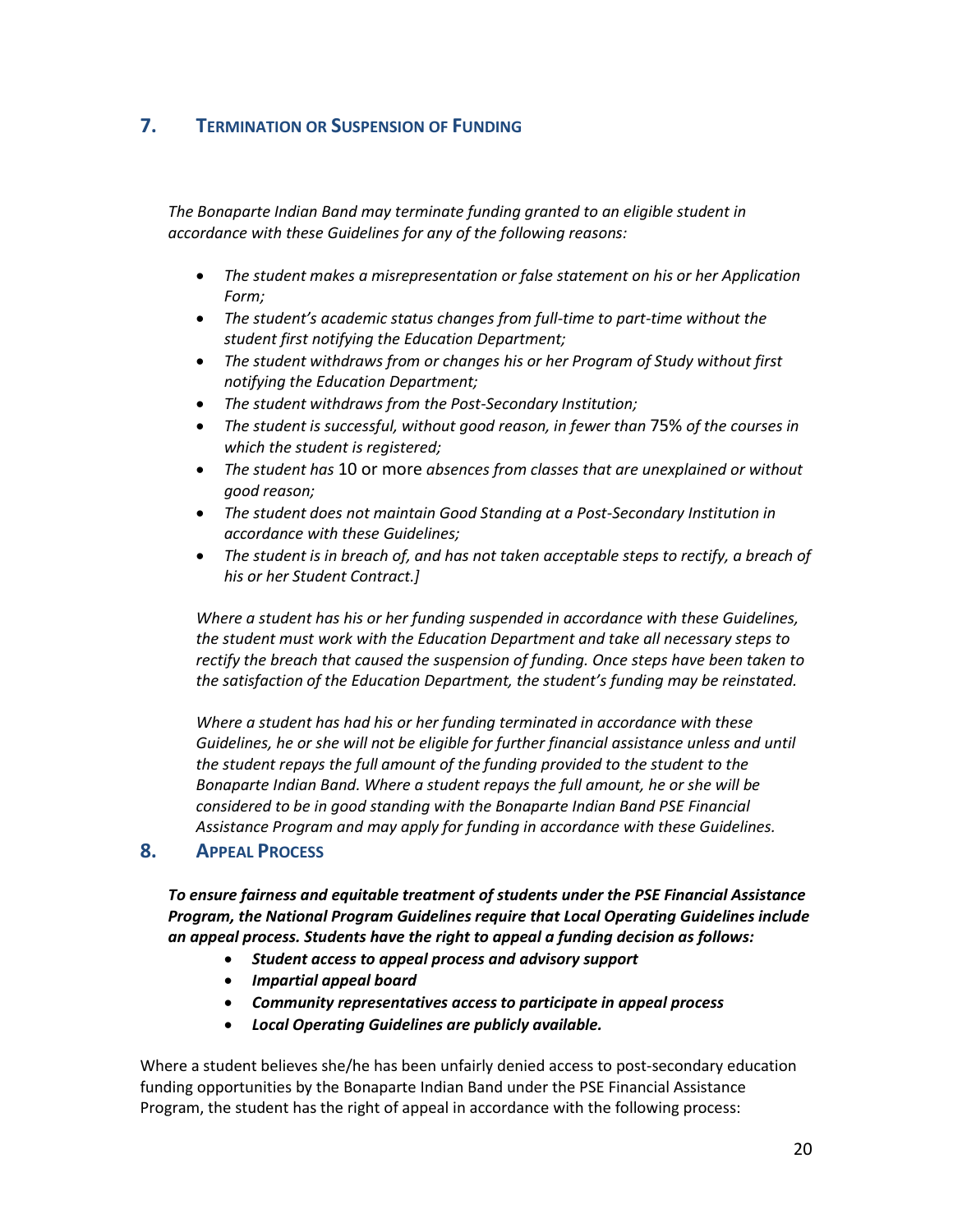- a) The student must discuss the recommendation with the Education Department in an attempt to resolve any disagreement that may have arisen in respect of the recommendation, including disagreements regarding the application process or interpretation of a provision of the Guidelines;
- b) Where the student and Education Department are unable to resolve the disagreement, the student may file a formal written Appeal Letter, including all relevant documents, with the Education Committee of the Bonaparte Indian Band within 20 days of the funding decision. The Appeal Letter must clearly state the reason for the appeal.
- c) The Band Administrator will review and respond to the Appeal Letter within 10 business days.
- d) If the Band Administrator rejects the Appeal, the student has the option of forwarding his or her Appeal Letter to the Appeal Committee.
- e) The Appeal Committee will review the Appeal and all related documents and information. The student will be notified in writing of the date and time of the Appeal Committee meeting at which the student's Appeal will be presented. The student will have the option of being present or having a representative there on his or her behalf. The student appellant should present his/her position directly to the Appeal Committee if attending the meeting in person. All attempts to accommodate the student to present their case will be made (i.e. an out of province student may request a conference call, or communication video conference or other electronic method compatible with the Bonaparte Indian Band's available technology).
- f) The appeal will then be reviewed by the Appeal Committee and if the appeal is considered to have merit, the student's appeal will be placed on the agenda of the Chief and Council and dealt with as soon as possible.
- g) The decision of the Chief and Council will be final.

AANDC will not accept appeals from students based on decisions made by the Bonaparte Indian Band.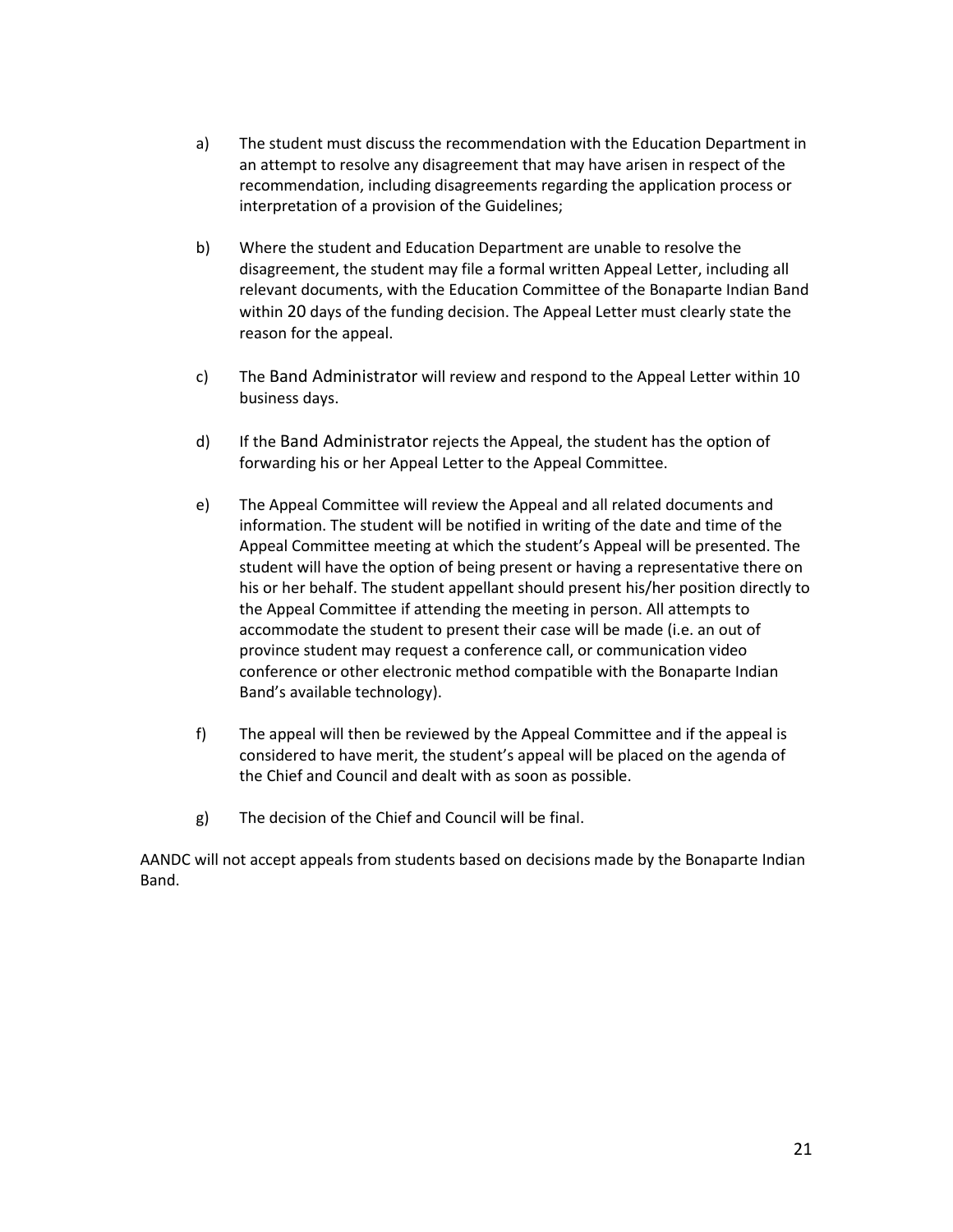# **APPENDIX A**

# **BONAPARTE INDIAN BAND**

Post-Secondary Education Funding Application Form



| Office Use Only |            |  |  |  |  |  |  |
|-----------------|------------|--|--|--|--|--|--|
| New Student     | Continuing |  |  |  |  |  |  |
| Graduate        | Returning  |  |  |  |  |  |  |

| <b>APPLICANT INFORMATION</b>                  |  |            |  |           |                    |                                  |                          |                                                           |                |                                     |              |                  |                      |                                                                                                                                        |  |
|-----------------------------------------------|--|------------|--|-----------|--------------------|----------------------------------|--------------------------|-----------------------------------------------------------|----------------|-------------------------------------|--------------|------------------|----------------------|----------------------------------------------------------------------------------------------------------------------------------------|--|
| Last<br>Name                                  |  |            |  |           |                    |                                  | First                    |                                                           |                |                                     |              | M.I.             | Date                 |                                                                                                                                        |  |
| Registration<br>686<br>Number(Status)         |  |            |  |           |                    |                                  |                          |                                                           | Date of Birth  |                                     |              |                  |                      |                                                                                                                                        |  |
| <b>Street</b><br>Address                      |  |            |  |           |                    |                                  |                          |                                                           |                |                                     |              | Apartment/Unit # |                      |                                                                                                                                        |  |
| City                                          |  |            |  | Prov.     |                    |                                  |                          |                                                           | Postal<br>Code |                                     |              |                  |                      |                                                                                                                                        |  |
| Phone                                         |  |            |  |           |                    |                                  | E-mail<br><b>Address</b> |                                                           |                |                                     |              |                  |                      |                                                                                                                                        |  |
| <b>Years lived</b><br>at Address              |  |            |  |           |                    | Social Insurance<br>Number (SIN) |                          |                                                           |                |                                     |              |                  | Emergency<br>Contact |                                                                                                                                        |  |
| <b>Marital Status</b>                         |  |            |  |           |                    | Single                           | Married                  |                                                           |                | Common Law                          |              |                  | Separated/Divorced   | $\Box$                                                                                                                                 |  |
| Are you currently employed?                   |  |            |  |           |                    | YES $\square$                    | $NO$ $\square$           |                                                           | Employer       |                                     |              |                  |                      |                                                                                                                                        |  |
| If yes do you plan to continue<br>employment? |  |            |  |           |                    | YES $\Box$                       | $NO$ $\Box$              |                                                           |                | If yes, how many<br>hours per week? |              |                  |                      |                                                                                                                                        |  |
|                                               |  |            |  |           |                    |                                  |                          |                                                           |                |                                     |              |                  |                      |                                                                                                                                        |  |
| <b>SPOUSE'S INFORMATION</b>                   |  |            |  |           |                    |                                  |                          |                                                           |                |                                     |              |                  |                      |                                                                                                                                        |  |
| Last Name                                     |  |            |  |           |                    |                                  | <b>Given Names</b>       |                                                           |                |                                     |              |                  |                      |                                                                                                                                        |  |
| SIN#                                          |  |            |  |           |                    |                                  | Employer                 |                                                           |                |                                     |              |                  |                      |                                                                                                                                        |  |
| Unemployed                                    |  | <b>YES</b> |  | benefits? | Receiving other    |                                  | YES $\square$            | <b>State Benefits</b><br>$NO \Gamma$<br>(W.C.B., Pension, |                |                                     |              |                  |                      |                                                                                                                                        |  |
|                                               |  |            |  |           |                    |                                  |                          |                                                           |                |                                     |              |                  |                      |                                                                                                                                        |  |
| <b>DEPENDENTS</b>                             |  |            |  |           |                    |                                  |                          |                                                           |                |                                     |              |                  |                      |                                                                                                                                        |  |
| a full-time basis.                            |  |            |  |           |                    |                                  |                          |                                                           |                |                                     |              |                  |                      | Dependents are : a person who is i) under 19 years of age; ii) relies on the student for support, and iii) resides with the student on |  |
| Last Name                                     |  |            |  |           | <b>Given Names</b> |                                  | Date of Birth            |                                                           |                |                                     | Relationship |                  |                      |                                                                                                                                        |  |
|                                               |  |            |  |           |                    |                                  |                          |                                                           |                |                                     |              |                  |                      |                                                                                                                                        |  |
|                                               |  |            |  |           |                    |                                  |                          |                                                           |                |                                     |              |                  |                      |                                                                                                                                        |  |
|                                               |  |            |  |           |                    |                                  |                          |                                                           |                |                                     |              |                  |                      |                                                                                                                                        |  |
|                                               |  |            |  |           |                    |                                  |                          |                                                           |                |                                     |              |                  |                      |                                                                                                                                        |  |
|                                               |  |            |  |           |                    |                                  |                          |                                                           |                |                                     |              |                  |                      |                                                                                                                                        |  |
|                                               |  |            |  |           |                    |                                  |                          |                                                           |                |                                     |              |                  |                      |                                                                                                                                        |  |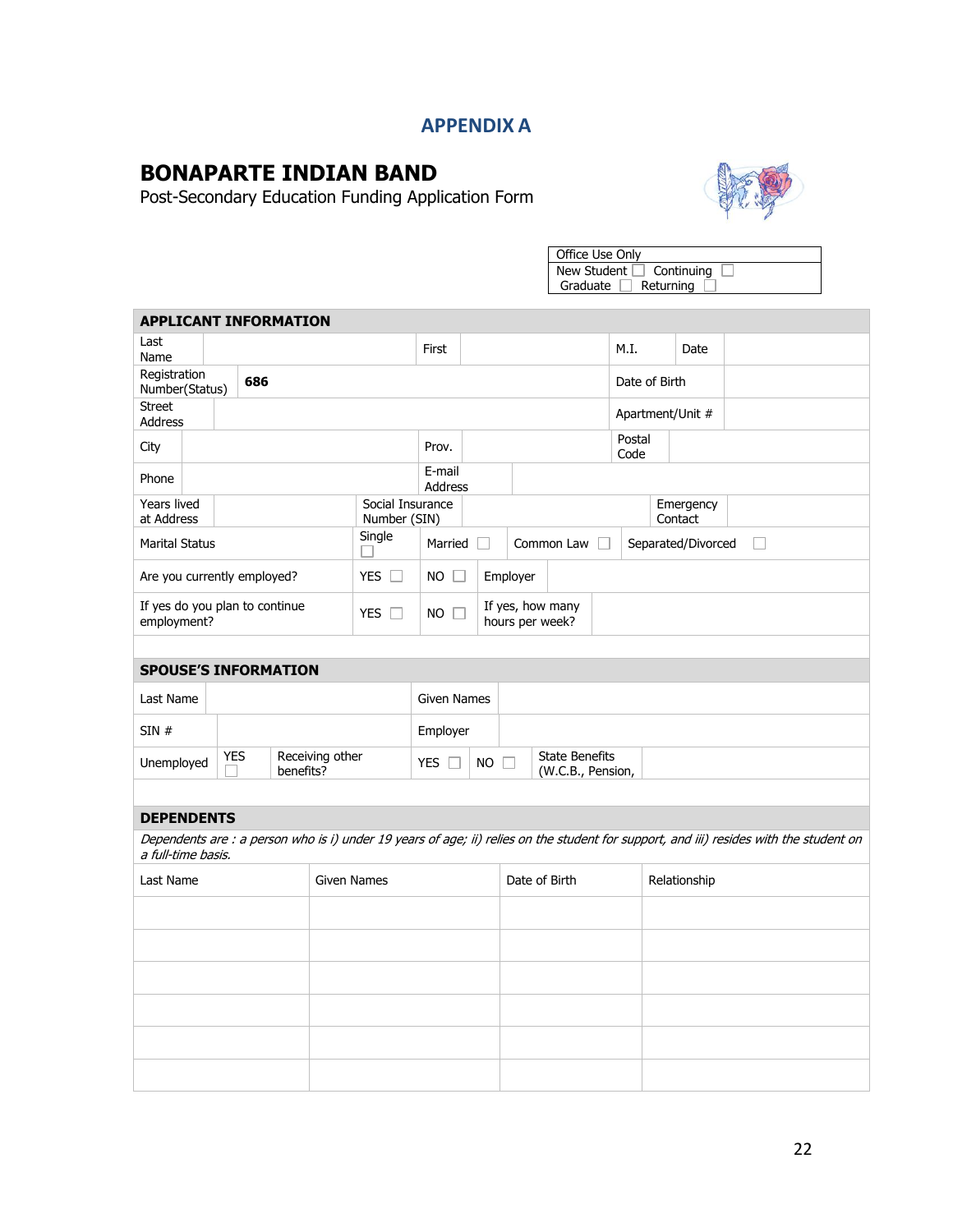| <b>PROGRAM INFORMATION</b>                                                                          |                       |                     |          |  |  |  |  |
|-----------------------------------------------------------------------------------------------------|-----------------------|---------------------|----------|--|--|--|--|
| Institution<br>Name                                                                                 | <b>Student Number</b> |                     |          |  |  |  |  |
| Program Name                                                                                        |                       | Final<br>Credential |          |  |  |  |  |
| Length of Program                                                                                   | <b>Start Date</b>     |                     | End Date |  |  |  |  |
| Occupational Field                                                                                  |                       |                     |          |  |  |  |  |
| Full<br>Current year<br>YES $\Box$<br><b>YES</b><br>Part-time<br>$\mathbf{1}$<br>Time<br>of program |                       |                     |          |  |  |  |  |

| <b>EDUCATION AND TRAINING HISTORY</b> |          |          |           |               |                 |  |  |
|---------------------------------------|----------|----------|-----------|---------------|-----------------|--|--|
| Name of School                        | Location | Duration | Completed | Certification | Band<br>Funded? |  |  |
| High School                           |          |          |           |               |                 |  |  |
| College                               |          |          |           |               |                 |  |  |
| University                            |          |          |           |               |                 |  |  |
| Graduate School                       |          |          |           |               |                 |  |  |
| Other                                 |          |          |           |               |                 |  |  |

| STUDY PLAN (COMPLETE USING YOUR SCHOOL'S CALENDAR)    |                                          |                                                                               |                     |                       |  |  |  |
|-------------------------------------------------------|------------------------------------------|-------------------------------------------------------------------------------|---------------------|-----------------------|--|--|--|
|                                                       | <b>Fall Session</b>                      | <b>Winter Session</b>                                                         | Spring Session      | <b>Summer Session</b> |  |  |  |
| Duration                                              |                                          |                                                                               |                     |                       |  |  |  |
| Number of Courses                                     |                                          |                                                                               |                     |                       |  |  |  |
| Number of Credits                                     |                                          |                                                                               |                     |                       |  |  |  |
| FT/PT                                                 |                                          |                                                                               |                     |                       |  |  |  |
| List months for which living allowance requested:     |                                          |                                                                               |                     |                       |  |  |  |
| Total number of months of living allowance requested: |                                          |                                                                               |                     |                       |  |  |  |
| <b>PROJECTED COMPLETION PLAN</b>                      |                                          |                                                                               |                     |                       |  |  |  |
| Year 1                                                | Number of Courses:                       |                                                                               | Number of Credits:  |                       |  |  |  |
| Year 2                                                | Number of Courses:                       |                                                                               | Number of Credits:  |                       |  |  |  |
| Year 3                                                | Number of Courses:                       |                                                                               |                     |                       |  |  |  |
| Year 4                                                | Number of Courses:                       |                                                                               | Number of Credits:  |                       |  |  |  |
| Year 5                                                | Number of Courses:<br>Number of Credits: |                                                                               |                     |                       |  |  |  |
| Year 6                                                | Number of Courses:                       |                                                                               | Number of Credits:  |                       |  |  |  |
| TOTAL NUMBER OF CREDITS REQUIRED FOR COMPLETION:      |                                          |                                                                               |                     |                       |  |  |  |
|                                                       |                                          | I have consulted with an academic advisor/career counsellor: YES              | NO.<br>$\mathbf{L}$ |                       |  |  |  |
|                                                       |                                          | I have made contact with the Aboriginal support worker at my institution: YES | NO.                 |                       |  |  |  |
|                                                       |                                          |                                                                               |                     |                       |  |  |  |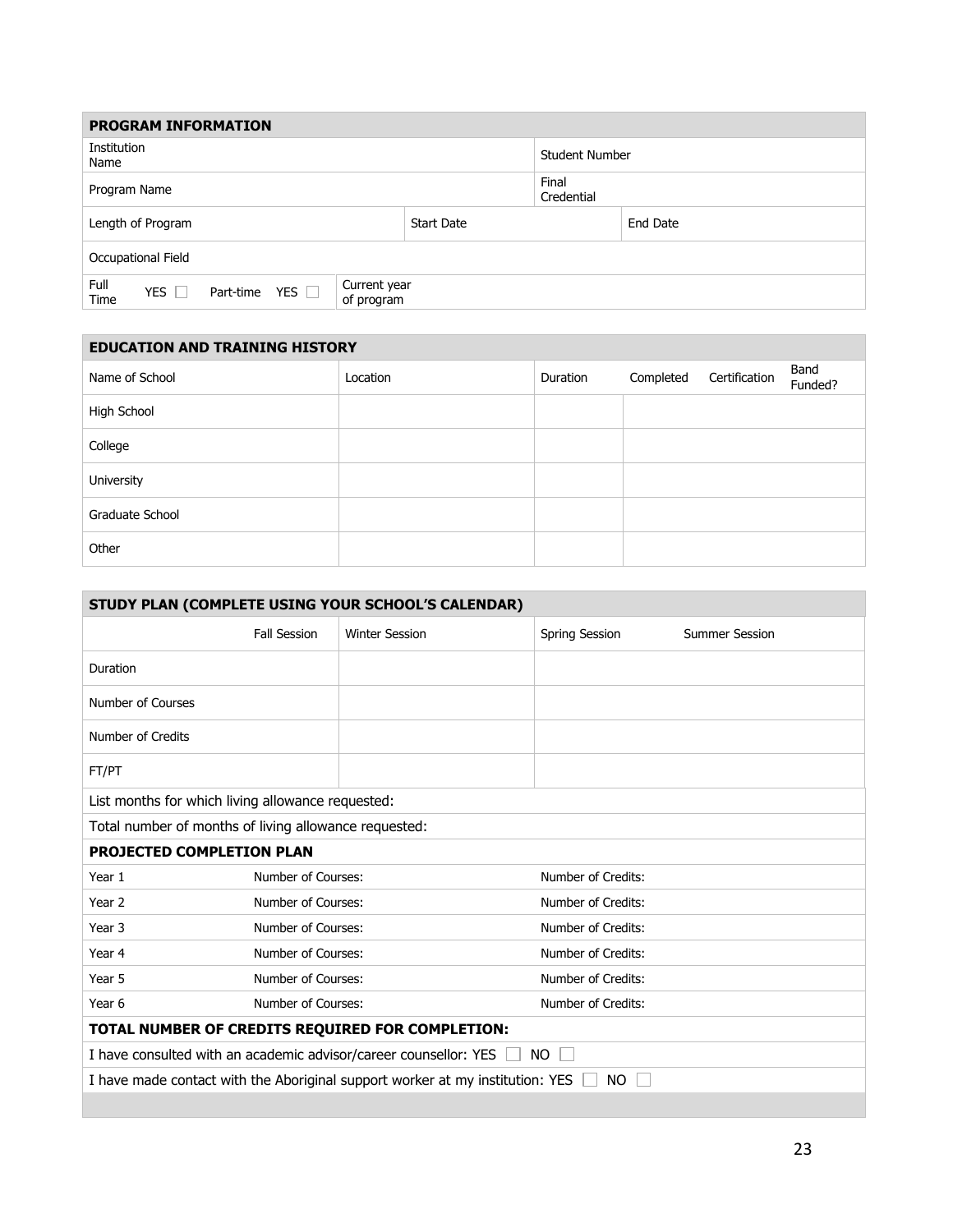| <b>FINANCIAL PLAN</b>                                               |                     |                                                                                                                     |
|---------------------------------------------------------------------|---------------------|---------------------------------------------------------------------------------------------------------------------|
|                                                                     |                     |                                                                                                                     |
| <b>Financial Projection</b>                                         |                     |                                                                                                                     |
| <b>Estimated Costs</b>                                              | <b>Current Year</b> | <b>Next Year</b>                                                                                                    |
| Tuition                                                             |                     |                                                                                                                     |
| Books/Supplies                                                      |                     |                                                                                                                     |
| Living Expenses                                                     |                     |                                                                                                                     |
| Transportation                                                      |                     |                                                                                                                     |
| Travel                                                              |                     |                                                                                                                     |
|                                                                     |                     |                                                                                                                     |
| I have additional applications for funding. They are: (please list) |                     |                                                                                                                     |
| SCHOLARSHIPS                                                        |                     |                                                                                                                     |
| BURSARIES <b>F</b> :                                                |                     |                                                                                                                     |
| <b>AWARDS</b><br>- 1 :                                              |                     |                                                                                                                     |
| PROVINCIAL/FEDERAL STUDENT LOANS                                    | $\Box$ :            |                                                                                                                     |
|                                                                     |                     |                                                                                                                     |
|                                                                     |                     | I have spoken with the financial aid department at my institution about funding: YES I<br><b>NO</b><br>$\mathbf{I}$ |
|                                                                     |                     |                                                                                                                     |
| <b>DECLARATION OF RESIDENCY</b>                                     |                     |                                                                                                                     |
|                                                                     |                     |                                                                                                                     |
| L                                                                   |                     | certify that I have been resident in Canada for twelve consecutive months prior to this date.                       |
| Signature                                                           |                     | Date                                                                                                                |
|                                                                     |                     |                                                                                                                     |

# **CODE OF CONDUCT AND SIGNATURE**

I certify that my answers are true and complete to the best of my knowledge.

Signature Date Date of the Signature Date of the Signature Date of the Date of the Date of the Date of the Date of the Date of the Date of the Date of the Date of the Date of the Date of the Date of the Date of the Date of

24

| <b>OFFICE USE ONLY</b>                   |          |        |  |  |  |  |  |
|------------------------------------------|----------|--------|--|--|--|--|--|
| Request<br>(reasons attached)            | Approved | Denied |  |  |  |  |  |
| Application received:                    |          |        |  |  |  |  |  |
| File Number:                             |          |        |  |  |  |  |  |
| Total number of months living allowance: |          |        |  |  |  |  |  |
| Total tuition:                           |          |        |  |  |  |  |  |
| Total books/supplies:                    |          |        |  |  |  |  |  |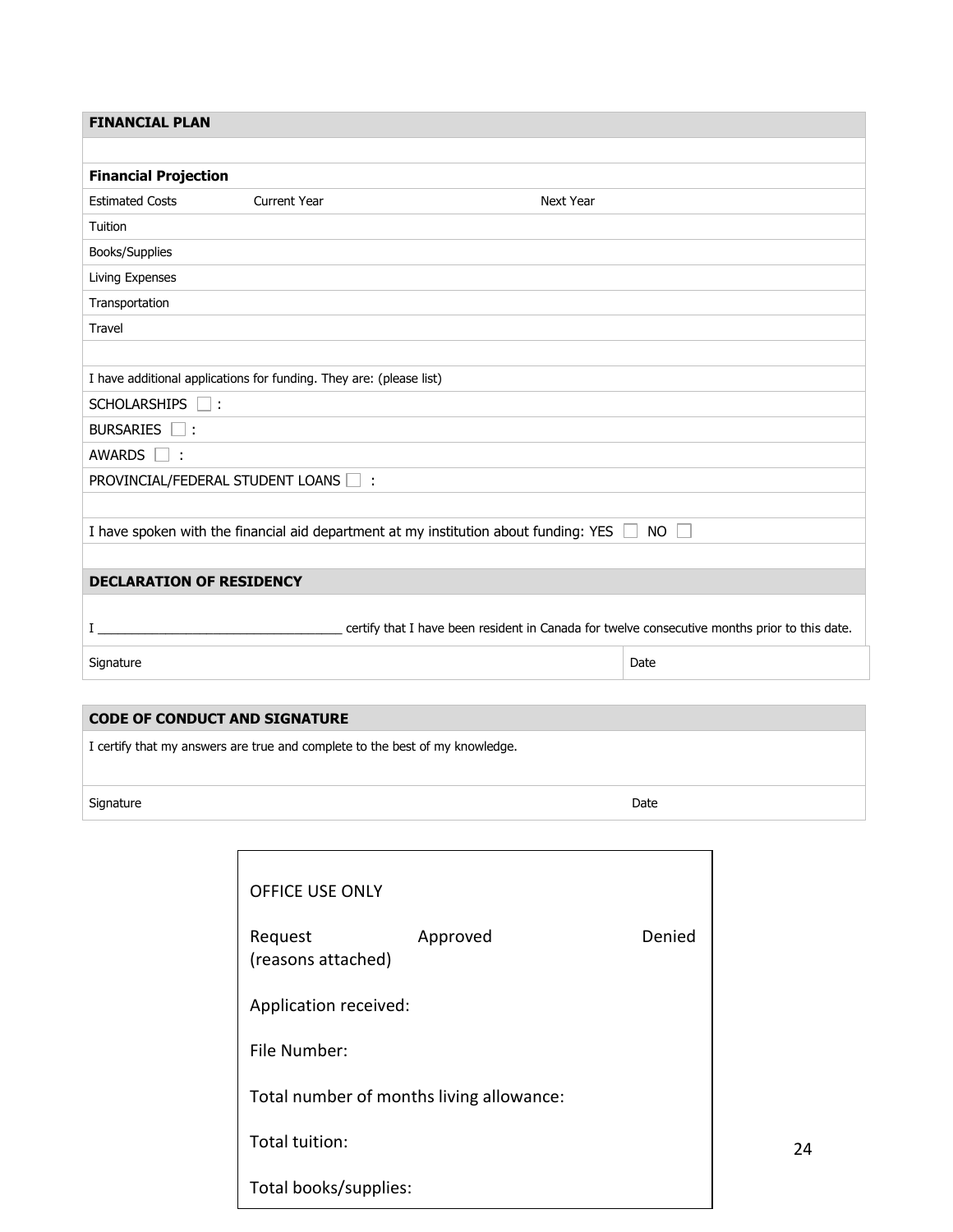# **APPENDIX B**

#### **Student Support Funding Amounts**

| Actual cost + compulsory student fees                                                                                                                                                                                                                                                                                                                                           |  |  |  |  |
|---------------------------------------------------------------------------------------------------------------------------------------------------------------------------------------------------------------------------------------------------------------------------------------------------------------------------------------------------------------------------------|--|--|--|--|
|                                                                                                                                                                                                                                                                                                                                                                                 |  |  |  |  |
| Tuition includes tuition and mandatory student fees for students:                                                                                                                                                                                                                                                                                                               |  |  |  |  |
| Attending Canadian public Post-Secondary Institutions, at the normal tuition<br>$\bullet$<br>rate or maximum of \$35000, including any compulsory student fees charged by<br>the institution for a Canadian student;                                                                                                                                                            |  |  |  |  |
| Attending private or foreign Post-Secondary Institutions, at the same tuition rate<br>$\bullet$<br>or maximum of \$35000, including any compulsory student fees, charged by the<br>public or private Canadian institution nearest to the student's place of residence<br>(e.g. residence at the time of application) which offers the least expensive<br>comparable program; or |  |  |  |  |
| Enrolled in a foreign institution at the actual tuition rate or maximum of<br>$\bullet$<br>\$35000, including other compulsory student fees charged by the foreign<br>institution, when it is demonstrated that there is no comparable program available at an<br>institution in Canada and where the prior approval of AANDC (BC Region) is acquired.                          |  |  |  |  |
| \$2000/year                                                                                                                                                                                                                                                                                                                                                                     |  |  |  |  |
| The maximum set by the National Program Guidelines is \$2,000.                                                                                                                                                                                                                                                                                                                  |  |  |  |  |
| Actual cost of one return trip to the student's permanent place of residence from the<br>nearest Canadian post-secondary institution that offers the program of studies selected<br>by the student, every 16 weeks (not more than two trips per academic year) for the<br>student and for each dependent                                                                        |  |  |  |  |
| Students taking classes through distance education or e-learning who are required to<br>travel to another location to complete their required exams can be eligible for travel<br>support.                                                                                                                                                                                      |  |  |  |  |
| Requests for accommodation, such as taking the exam in the local school under the<br>supervision of a teacher or school principal, should be examined to minimize costs.                                                                                                                                                                                                        |  |  |  |  |
|                                                                                                                                                                                                                                                                                                                                                                                 |  |  |  |  |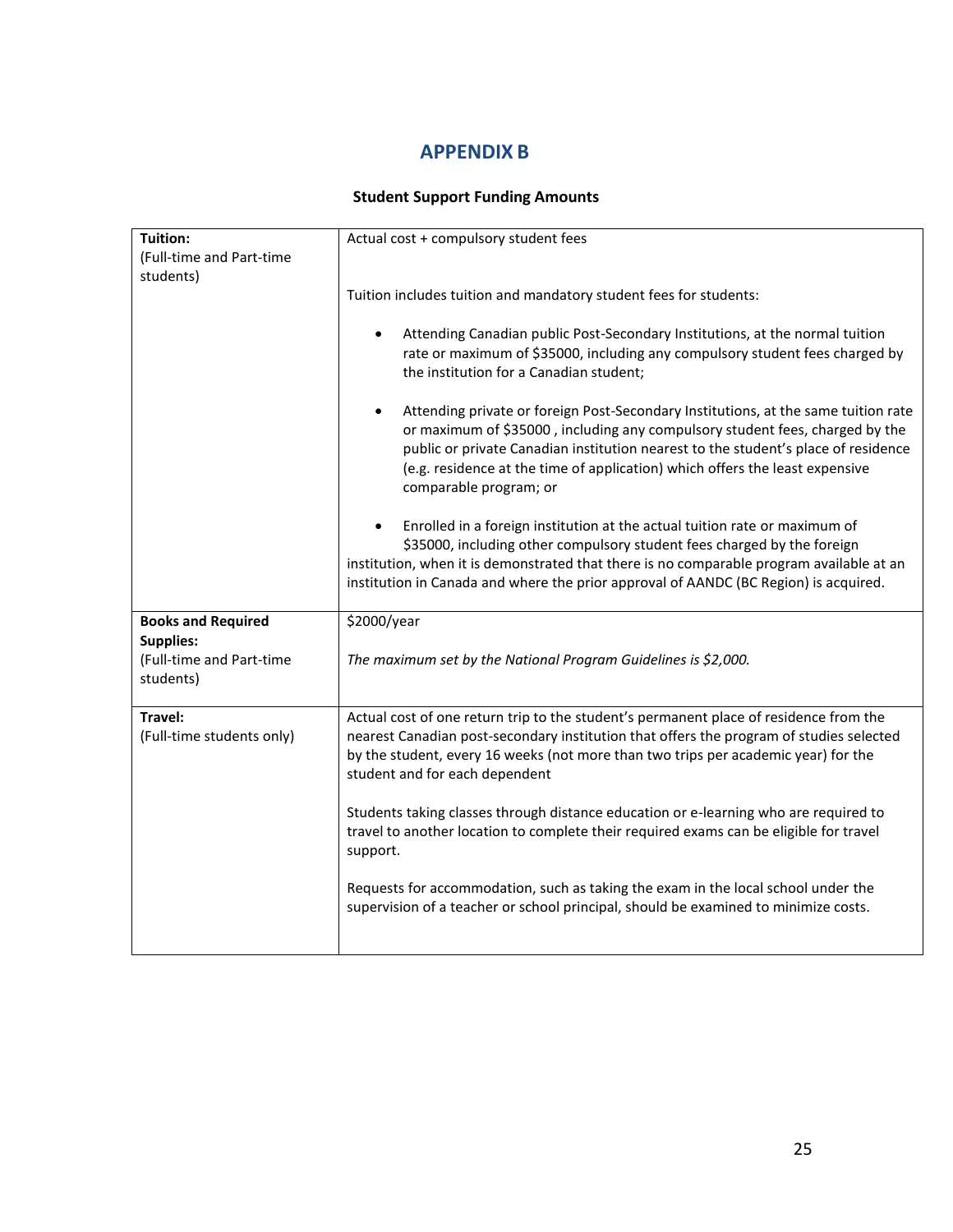# **APPENDIX C**

#### **CURRENT LIVING ALLOWANCE RATES 2016/2017 SCHOOL YEAR**

The living allowance established by the Canada Student Loan Program, as amended from time to time. Rates are based on the Canada Student Loan Need Assessment Living Allowance and what category you fall under as a student (i.e.: single living away, single with dependents, married etc.). Maximum rates are available from Human Resources and Social Development Canada.

| STUDENT DEMOGRAPHIC                          | MONTHLY ALLOWANCE |
|----------------------------------------------|-------------------|
| Single Student                               | \$975.00          |
|                                              |                   |
| Single Student with:                         |                   |
| 1 Dependent                                  | \$1,345.00        |
| 2 Dependents<br>3 Dependents                 | \$1,505.00        |
| \$50 per month for each additional Dependent | \$1,655.00        |
|                                              |                   |
| Married student with employed spouse.        | \$975.00          |
|                                              |                   |
| Married student with dependent spouse:       | \$1,195.00        |
| With 1 Dependent                             | \$1,345.00        |
| With 2 Dependents                            | \$1,505.00        |
| With 3 Dependents                            | \$1,655.00        |
| \$50 per month for each additional Dependent |                   |
|                                              |                   |
|                                              |                   |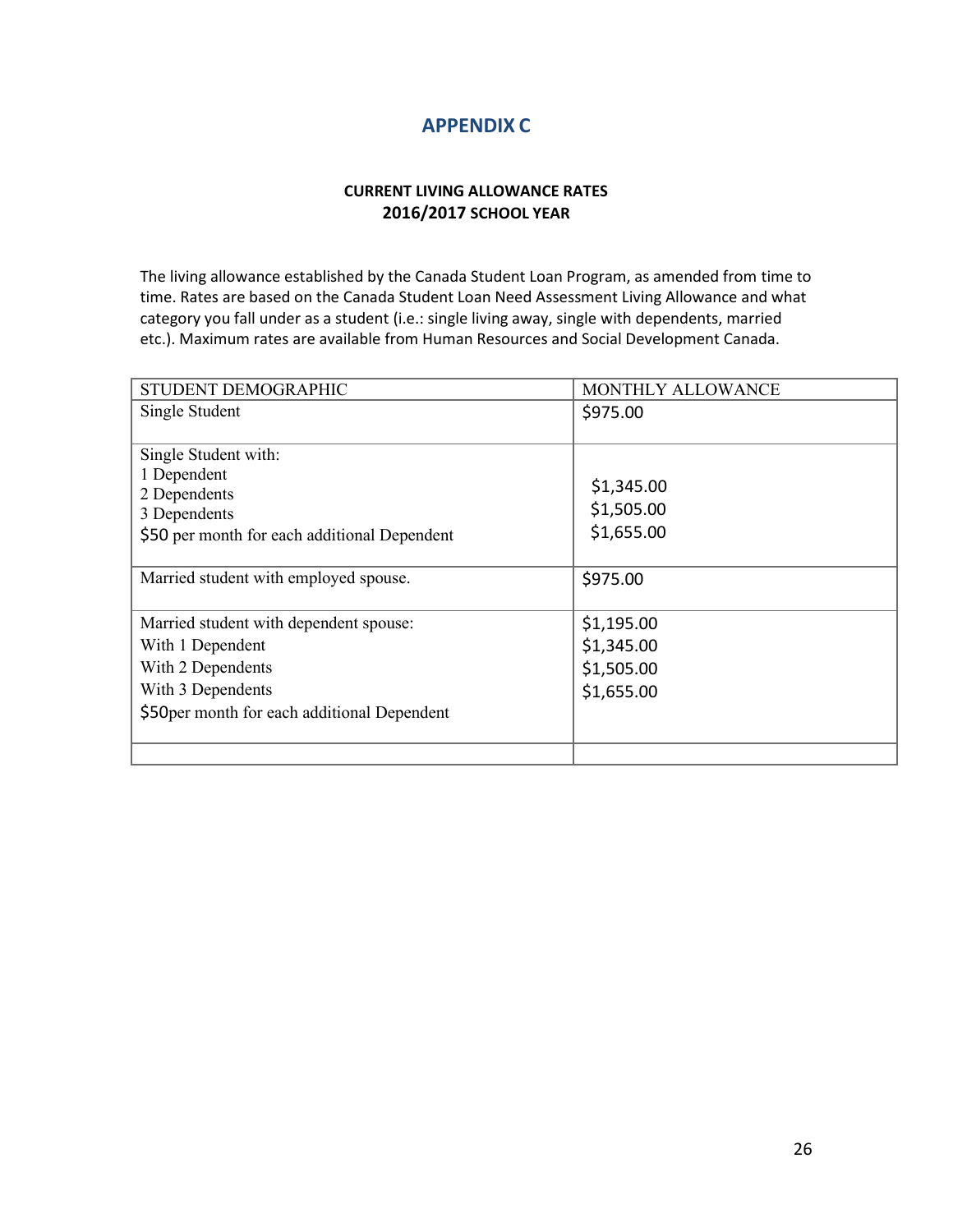# **APPENDIX D**

#### **DOCUMENT RELEASE FORM**

\_\_\_\_\_\_\_\_\_\_\_\_\_\_\_\_\_\_\_\_\_\_\_\_\_\_\_\_\_\_\_\_\_\_\_\_\_\_\_\_\_\_\_\_\_\_\_\_\_\_\_\_\_\_\_\_\_\_\_

\_\_\_\_\_\_\_\_\_\_\_\_\_\_\_\_\_\_\_\_\_\_\_\_\_\_\_\_\_\_\_\_\_\_\_\_\_\_\_\_\_\_\_\_\_\_\_\_\_\_\_\_\_\_\_\_\_\_\_

\_\_\_\_\_\_\_\_\_\_\_\_\_\_\_\_\_\_\_\_\_\_\_\_\_\_\_\_\_\_\_\_\_\_\_\_\_\_\_\_\_\_\_\_\_\_\_\_\_\_\_\_\_\_\_\_\_\_\_

\_\_\_\_\_\_\_\_\_\_\_\_\_\_\_\_\_\_\_\_\_\_\_\_\_\_\_\_\_\_\_\_\_\_\_\_\_\_\_\_\_\_\_\_\_\_\_\_\_\_\_\_\_\_\_\_\_\_\_

PSE Institution Name & Address:

**Attention: Office of the Registrar**

To Whom It May Concern:

As a student assisted by the Bonaparte Indian Band, I hereby authorize the above named postsecondary education institution to release all transcripts, attendance records and other documents indicative of my progress to the Bonaparte Indian Band .

Student Name:

Student Number:

Program of Study:

School Year:

Please forward the above mentioned documentation as they become available to:

Bonaparte Indian Band P.O Box 669 Cache Creek, B.C VOK 1HO

Attention: Keith Zabotel Education Manager

\_\_\_\_\_\_\_\_\_\_\_\_\_\_\_\_\_\_\_\_\_\_\_\_\_\_\_\_\_\_\_\_\_\_\_\_\_\_\_\_\_\_\_\_\_\_\_\_\_\_\_\_\_\_\_\_\_\_\_\_

Student signature Date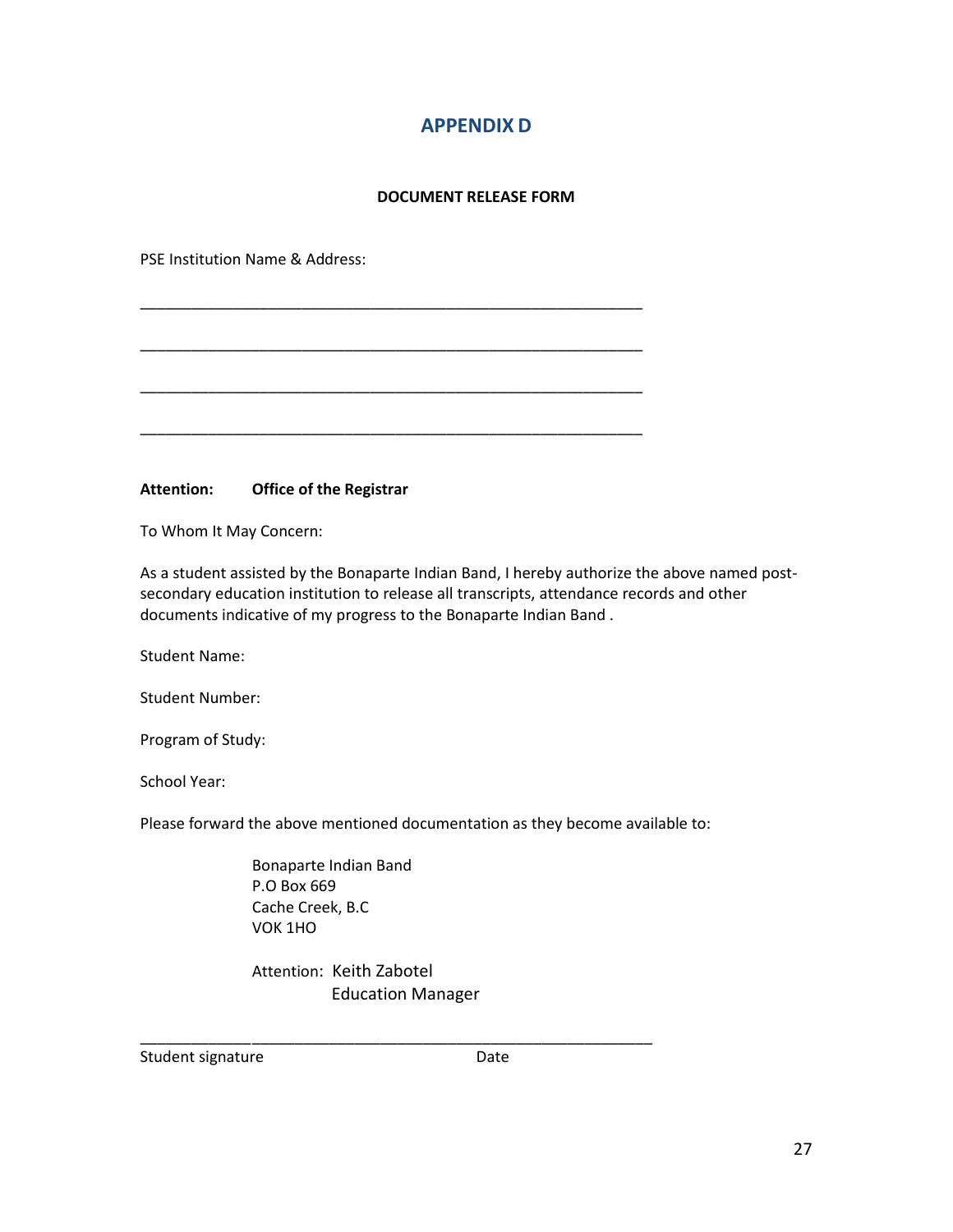# **APPENDIX E**

# **TRAVEL ASSISTANCE REQUEST FORM**

| <b>STUDENT</b> |                                              |                                                                                               |
|----------------|----------------------------------------------|-----------------------------------------------------------------------------------------------|
|                |                                              | NAME:_________________________________ACCOUNT____________________DEPARTMENT__________________ |
|                |                                              |                                                                                               |
|                | <b>PSE TRAVEL REQUEST</b>                    |                                                                                               |
|                |                                              |                                                                                               |
|                | <b>FULL-TIME STUDENT</b>                     |                                                                                               |
|                | <b>DISTANCE EDUCATION E-LEARNING STUDENT</b> |                                                                                               |
|                | <b>REQUEST</b>                               |                                                                                               |
|                | <b>RETURN TRIP HOME</b>                      |                                                                                               |
|                | <b>FALL SEMESTER</b>                         | <b>DATE:_________________________</b>                                                         |
|                | <b>WINTER SEMESTER</b>                       | <b>DATE:________________________</b>                                                          |
|                | <b>SPRING SEMESTER</b>                       | <b>DATE:___________________</b>                                                               |
|                | <b>SUMMER SEMESTER</b>                       |                                                                                               |
|                | <b>E-LEARNING</b>                            | <b>DATE:___________________</b>                                                               |
|                | <b>MANDATORY TESTING</b>                     |                                                                                               |
|                |                                              |                                                                                               |
|                |                                              |                                                                                               |

**STUDENTS SIGNATURE DATE**